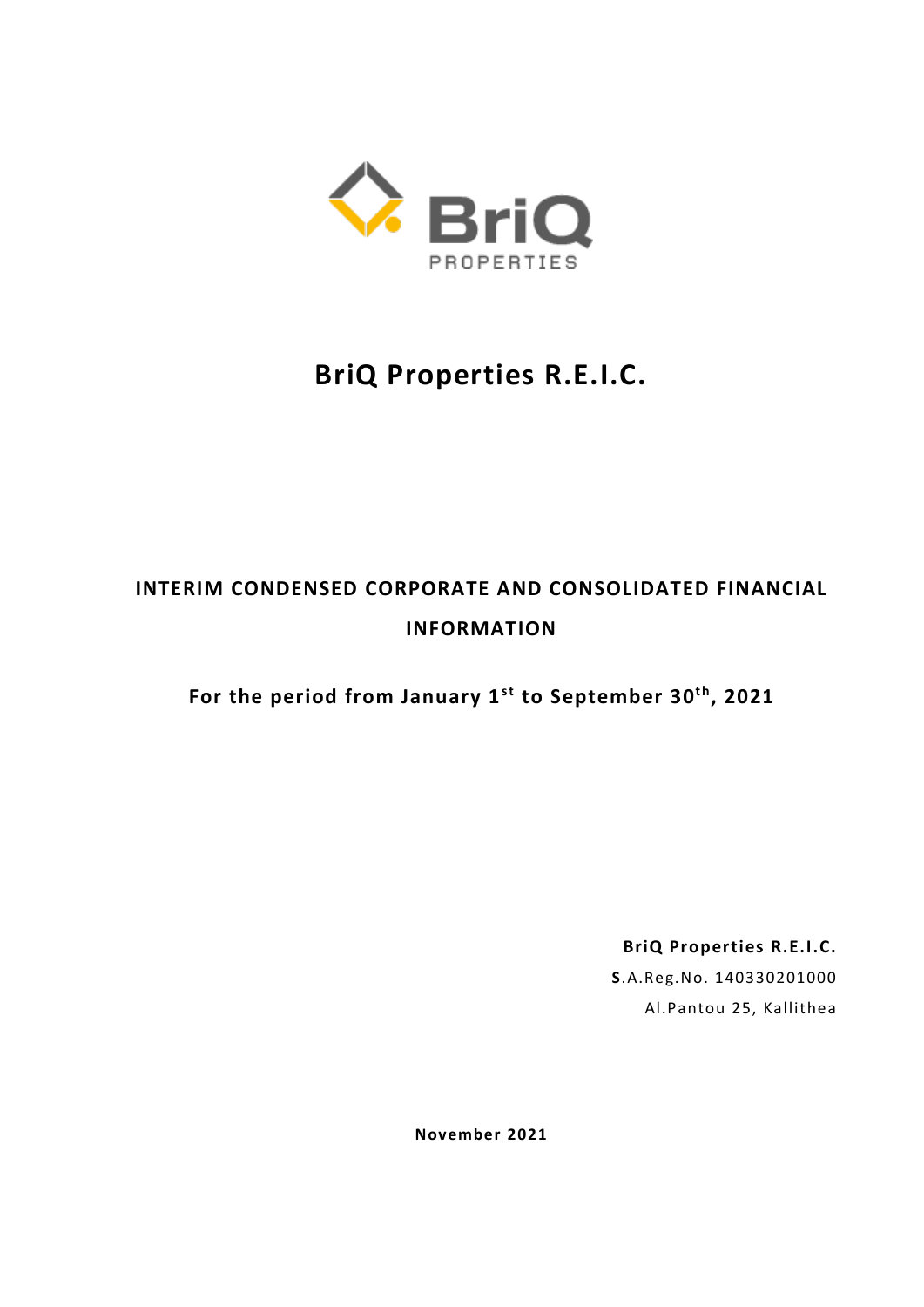

## **CONTENT**

| COMPANY AND CONSOLIDATED STATEMENT OF FINANCIAL POSITION                     | $\mathbf{2}$ |
|------------------------------------------------------------------------------|--------------|
| <b>GROUP STATEMENT OF CHANGES IN EQUITY</b>                                  | 4            |
| <b>COMPANY STATEMENT OF CHANGES IN EQUITY</b>                                | 5            |
| <b>GROUP CASH FLOW STATEMENT</b>                                             | 6            |
| <b>GROUP CASH FLOW STATEMENT</b>                                             | 7            |
| <b>NOTES TO INTERIM CONDENSED FINANCIAL INFORMATION</b>                      | 8            |
| 1. GENERAL INFORMATION                                                       | 8            |
| 2. PRINCIPLES FOR THE PREPARATION OF INTERIM CONDENSED FINANCIAL INFORMATION | 8            |
| 3. SIGNIFICANT ACCOUNTING ESTIMATES AND JUDGMENTS OF THE MANAGEMENT          | 11           |
| <b>4. SEGMENT REPORTING</b>                                                  | 11           |
| 5. INVESTMENT PROPERTY                                                       | 13           |
| <b>6. ACQUISITION OF SUBSIDIARIES</b>                                        | 16           |
| 7. TRADE AND OTHER RECEIVABLES                                               | 16           |
| 8. CASH AND CASH EQUIVALENTS                                                 | 17           |
| 9. SHARE CAPITAL AND PURCHASE OF TREASURY SHARES                             | 17           |
| <b>10. BORROWINGS</b>                                                        | 17           |
| 11. TRADE AND OTHER PAYABLES                                                 | 18           |
| 12. DIRECT PROPERTY RELATED EXPENSES                                         | 18           |
| 13. SINGLE PROPERTY TAX (ENFIA)                                              | 19           |
| <b>14. OTHER OPERATING EXPENSES</b>                                          | 19           |
| 15. FINANCIAL INCOME AND COSTS                                               | 20           |
| 16. TAXES                                                                    | 20           |
| 17. DIVIDENDS PER SHARE                                                      | 20           |
| 18. EARNINGS PER SHARE                                                       | 20           |
| <b>19. CONTINGENT LIABILITIES</b>                                            | 21           |
| <b>20. CONTINGENT LIABILITIES</b>                                            | 21           |
| 21. RELATED PARTY TRANSACTIONS                                               | 21           |
| 22. EVENTS AFTER THE END OF THE REPORTING PERIOD                             | 23           |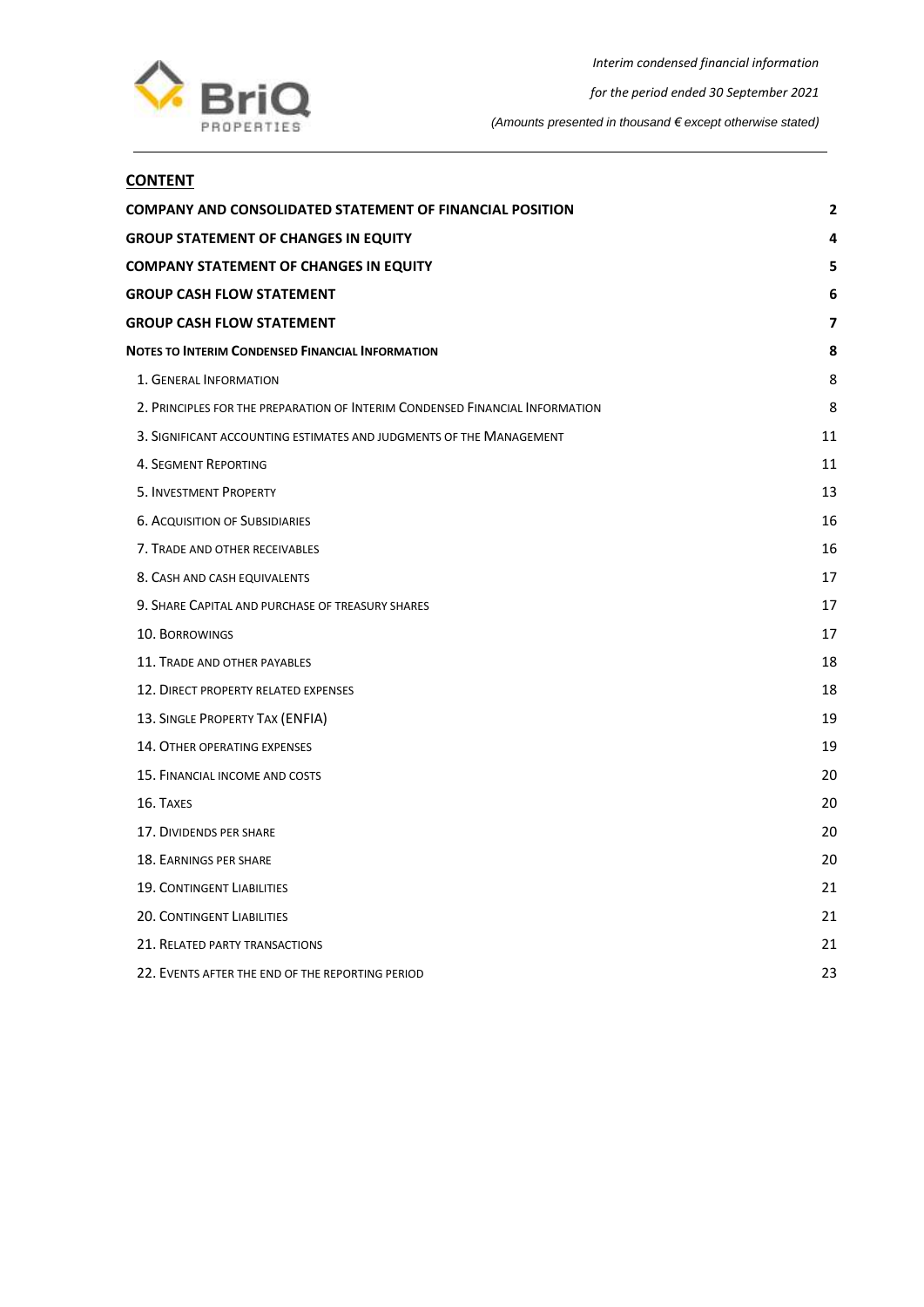

*for the period ended 30 September 2021*

*(Amounts presented in thousand € except otherwise stated)*

## <span id="page-2-0"></span>**Company and Consolidated Statement of Financial Position**

|                                             | Group          |            |              | Company    |            |
|---------------------------------------------|----------------|------------|--------------|------------|------------|
|                                             | <b>Note</b>    | 30.09.2021 | 31.12.2020   | 30.09.2021 | 31.12.2020 |
| <b>ASSETS</b>                               |                |            |              |            |            |
| <b>Non-current assets</b>                   |                |            |              |            |            |
| <b>Investment Property</b>                  | 5              | 116.734    | 106.001      | 82.854     | 72.860     |
| Investment in subsidiaries                  | 6              |            |              | 27.690     | 27.425     |
| Property Plant and equipment                |                | 299        | 312          | 158        | 161        |
| <b>Right of Use Assets</b>                  |                | 29         | 75           | 24         | 29         |
| Intangible assets                           |                |            | $\mathbf{1}$ |            | 1          |
| Trade and other receivables                 | $\overline{7}$ | 311        | 329          | 311        | 329        |
|                                             |                | 117.373    | 106.718      | 111.037    | 100.805    |
| <b>Current assets</b>                       |                |            |              |            |            |
| Trade and other receivables                 | $\overline{7}$ | 1.374      | 1.973        | 781        | 1.233      |
| Cash and cash equivalents                   | 8              | 4.269      | 2.067        | 1.468      | 899        |
|                                             |                | 5.643      | 4.040        | 2.249      | 2.132      |
| <b>Assets held for sale</b>                 |                | 948        |              | 948        |            |
| <b>Total assets</b>                         |                | 123.964    | 110.758      | 114.234    | 102.937    |
| <b>SHAREHOLDERS' EQUITY AND LIABILITIES</b> |                |            |              |            |            |
| Shareholders' equity                        |                |            |              |            |            |
| Share capital                               | 9              | 75.106     | 75.106       | 75.106     | 75.106     |
| Treasury shares                             |                | (624)      | (455)        | (624)      | (455)      |
| Reserves                                    |                | 1.323      | 1.307        | 1.323      | 1.307      |
| Retained earnings                           |                | 9.777      | 8.058        | 7.475      | 6.846      |
| Total equity attributable to the            |                | 85.582     | 84.016       | 83.280     | 82.804     |
| shareholders of the Parent company          |                |            |              |            |            |
| Non-controlling interests                   |                | 6.431      | 6.118        |            |            |
| <b>Total Equity</b>                         |                | 92.013     | 90.134       | 83.280     | 82.804     |
| <b>LIABILITIES</b>                          |                |            |              |            |            |
| <b>Non-current liabilities</b>              |                |            |              |            |            |
| <b>Borrowings</b>                           | 10             | 21.823     | 7.979        | 21.756     | 7.924      |
| Retirement benefit obligations              |                | 18         | 17           | 18         | 17         |
| Government grants                           |                | 3          | 5            |            |            |
| Lease liability                             |                | 22         | 46           | 18         | 23         |
| Trade and other payables                    | 11             | 1.287      | 771          | 1.253      | 771        |
|                                             |                | 23.153     | 8.818        | 23.046     | 8.735      |
| <b>Current liabilities</b>                  |                |            |              |            |            |
| Trade and other payables                    | 11             | 1.283      | 1.243        | 833        | 1.139      |
| <b>Current tax liabilities</b>              |                | 188        | 199          | 21         | 39         |
| Lease liabilities                           |                | 8          | 30           | 6          | 6          |
| <b>Borrowings</b>                           | 10             | 7.319      | 10.334       | 7.048      | 10.214     |
|                                             |                | 8.798      | 11.806       | 7.908      | 11.398     |
| <b>Total liabilities</b>                    |                | 31.951     | 20.624       | 30.953     | 20.133     |
| Total shareholders' equity and liabilities  |                | 123.964    | 110.758      | 114.234    | 102.937    |

The notes on pages 8 to 23 constitute an integral part of these Interim Condensed Financial Statements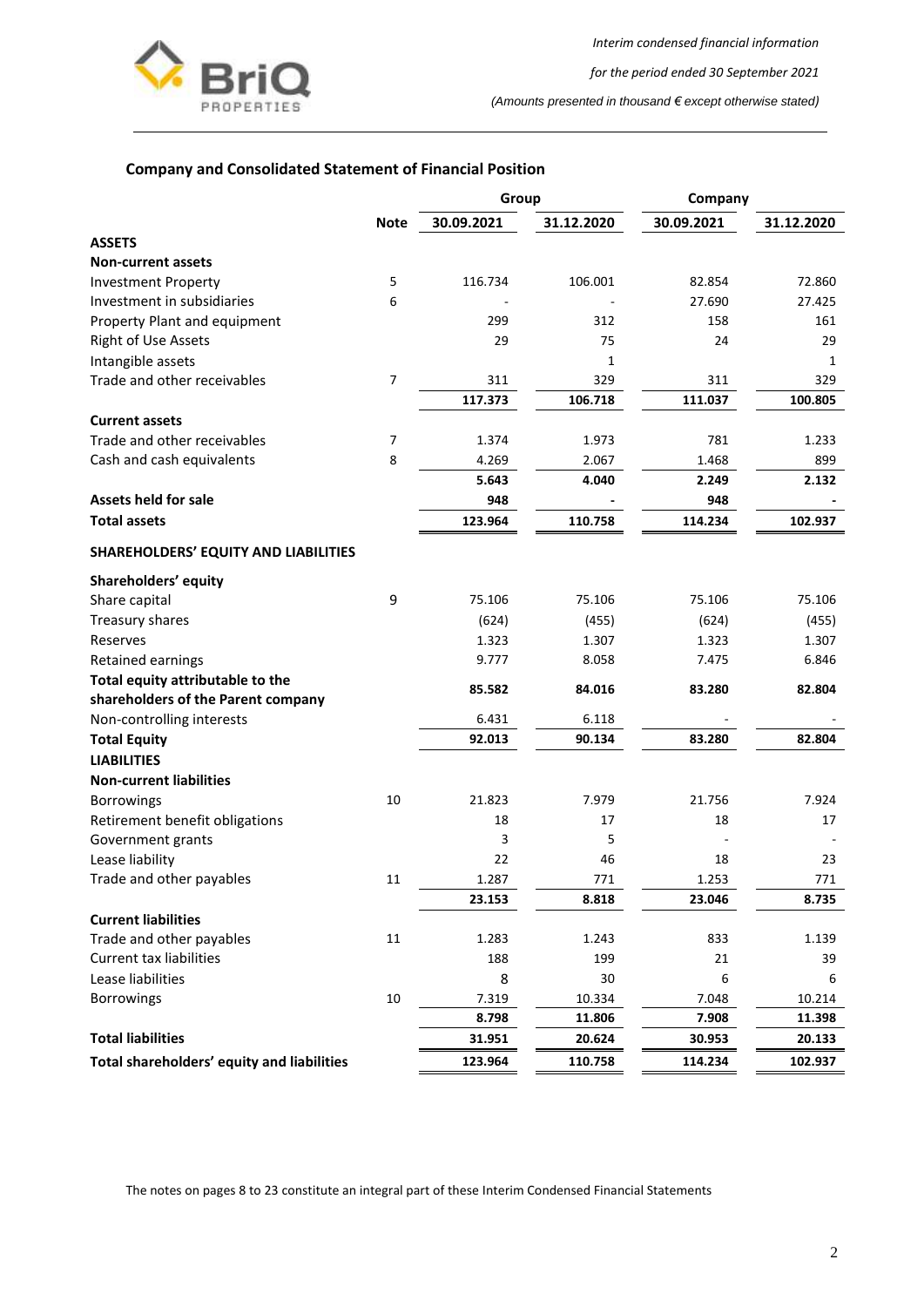

## **Company and Consolidated Statements of Profit or Loss and other Comprehensive Income**

|                                                    |             | Group      |            | Company    |            |  |
|----------------------------------------------------|-------------|------------|------------|------------|------------|--|
|                                                    |             | 01.01.2021 | 01.01.2020 | 01.01.2021 | 01.01.2020 |  |
|                                                    | <b>Note</b> | to         | to         | to         | to         |  |
|                                                    |             | 30.09.2021 | 30.09.2020 | 30.09.2021 | 30.09.2020 |  |
| Rental Income                                      |             | 4.400      | 2.765      | 2.634      | 2.680      |  |
|                                                    |             | 4.400      | 2.765      | 2.634      | 2.680      |  |
| Net gain/(loss) from fair value                    |             |            |            |            |            |  |
| adjustments on investment<br>property              | 5           | 2.092      | 495        | 1.801      | (25)       |  |
| Direct property related expenses                   | 12          | (196)      | (121)      | (163)      | (108)      |  |
| Property Tax                                       | 13          | (643)      | (393)      | (372)      | (369)      |  |
| Employee benefit expenses                          |             | (280)      | (254)      | (280)      | (254)      |  |
| Other operating expenses                           | 14          | (291)      | (270)      | (255)      | (263)      |  |
| Depreciation and amortization                      |             | (23)       | (11)       | (12)       | (11)       |  |
| Other profit / (loss) net                          |             | 1          | 17         | (1)        | (6)        |  |
| <b>Operating profit</b>                            |             | 5.060      | 2.228      | 3.352      | 1.644      |  |
| <b>Financial income - net</b>                      | 15          | (527)      | (356)      | (523)      | (356)      |  |
| Profit/ (Loss) before tax                          |             | 4.533      | 1.872      | 2.830      | 1.288      |  |
| Corporate tax                                      | 16          | (95)       | (67)       | (61)       | (64)       |  |
| Profit/ (Loss) for the year                        |             | 4.438      | 1.805      | 2.769      | 1.224      |  |
| Attributable to the:                               |             |            |            |            |            |  |
| Shareholders of the Company                        |             | 4.125      | 1.805      | 2.769      | 1.224      |  |
| Shareholders of non-controlling<br>interests       |             | 313        |            |            |            |  |
|                                                    |             | 4.438      | 1.805      | 2.769      | 1.224      |  |
| <b>Other Comprehensive Income:</b>                 |             |            |            |            |            |  |
| Items that may be reclassified to<br>profit / loss | 18          | 0,1165     | 0,0507     | 0,0782     | 0,0344     |  |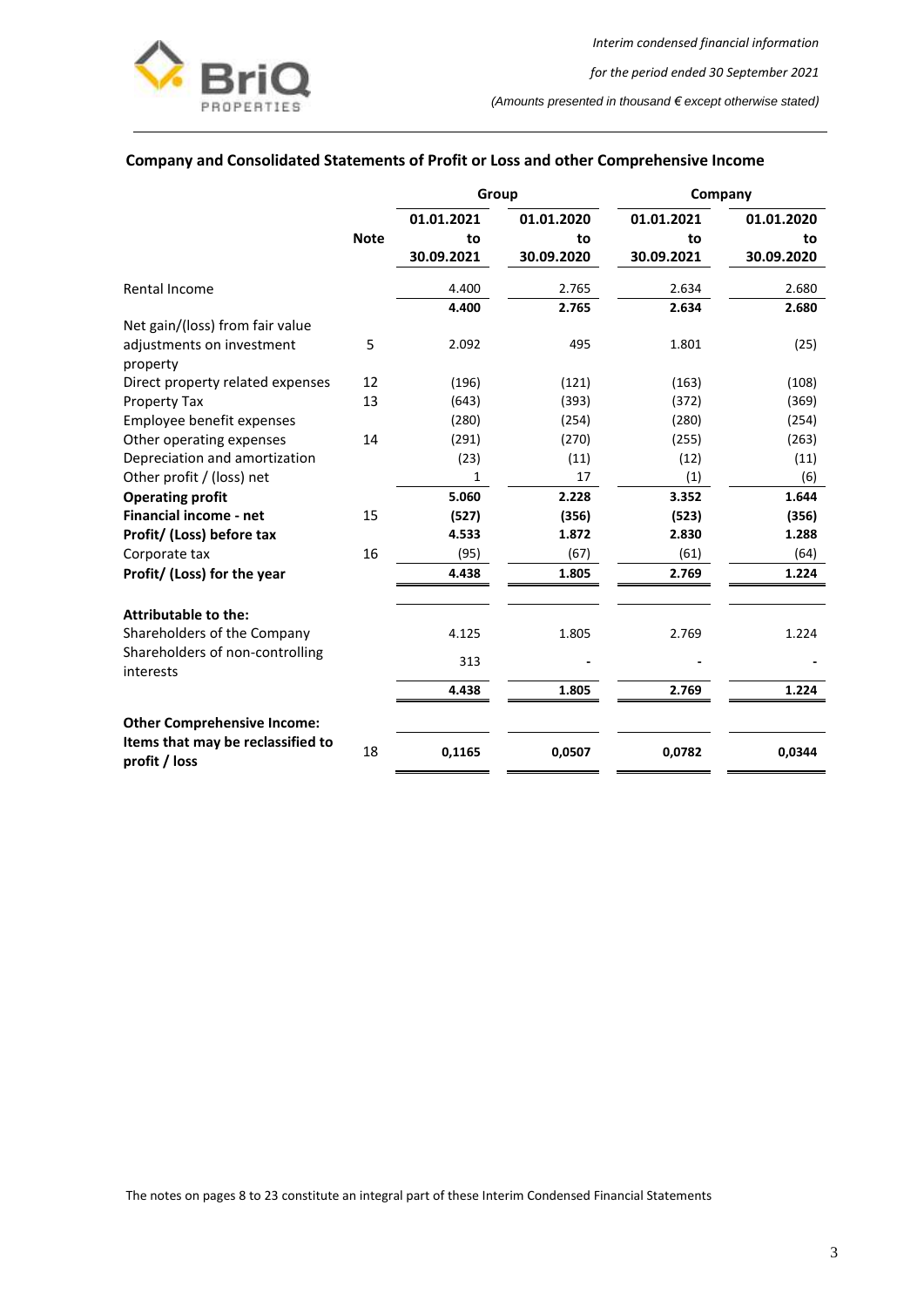

*for the period ended 30 September 2021*

*(Amounts presented in thousand € except otherwise stated)*

## <span id="page-4-0"></span>**Group Statement of changes in Equity**

|                                                     |             |                          |                           | Group           |                                    |                                 |                               |
|-----------------------------------------------------|-------------|--------------------------|---------------------------|-----------------|------------------------------------|---------------------------------|-------------------------------|
|                                                     |             | <b>Share</b><br>capital  | <b>Treasury</b><br>shares | <b>Reserves</b> | <b>Retained</b><br><b>Earnings</b> | Non-<br>controlling<br>interest | <b>Total</b><br><b>Equity</b> |
|                                                     | <b>Note</b> |                          |                           |                 |                                    |                                 |                               |
| Balance January 01, 2020                            |             | 75.106                   |                           | 2.866           | 5.972                              |                                 | 83.944                        |
| Profit/(Losses) for the<br>period                   |             |                          |                           |                 | 1.922                              | 148                             | 2.070                         |
| <b>Total comprehensive</b><br>income for the year   |             |                          |                           |                 | 1.922                              | 148                             | 2.070                         |
| Purchase of Own Shares<br>Dividend relating to 2019 |             | $\overline{\phantom{0}}$ | (455)                     |                 |                                    | $\qquad \qquad -$               | (455)                         |
| approved by<br>the shareholders                     | 17          |                          |                           |                 | (1.395)                            | $\qquad \qquad \blacksquare$    | (1.395)                       |
| <b>Transfers</b>                                    |             |                          |                           | (1.583)         | 1.583                              |                                 |                               |
| Acquisition of subsidiary                           |             |                          |                           |                 |                                    | 5.970                           | 5.970                         |
| Legal reserve                                       |             |                          |                           | 24              | (24)                               |                                 |                               |
| <b>Balance December 31, 2020</b>                    |             | 75.106                   | (455)                     | 1.307           | 8.058                              | 6.118                           | 90.134                        |
| Balance January 01, 2021                            |             | 75.106                   | (455)                     | 1.307           | 8.058                              | 6.118                           | 90.134                        |
| Profit/(Losses) for the<br>period                   |             |                          |                           |                 | 4.125                              | 313                             | 4.438                         |
| <b>Total comprehensive</b><br>income for the year   |             |                          |                           |                 | 4.125                              | 313                             | 4.438                         |
| Purchase of Own Shares<br>Dividend relating to 2020 |             | $\overline{\phantom{0}}$ | (169)                     |                 |                                    | $\qquad \qquad \blacksquare$    | (169)                         |
| approved by<br>the shareholders                     | 17          |                          |                           |                 | (2.124)                            | $\qquad \qquad \blacksquare$    | (2.124)                       |
| Acquisition of subsidiary                           |             |                          |                           |                 | (265)                              | $\qquad \qquad -$               | (265)                         |
| Legal reserve                                       |             |                          |                           | 16              | (16)                               |                                 |                               |
| <b>Balance September 30,</b><br>2021                |             | 75.106                   | (624)                     | 1.323           | 9.777                              | 6.431                           | 92.013                        |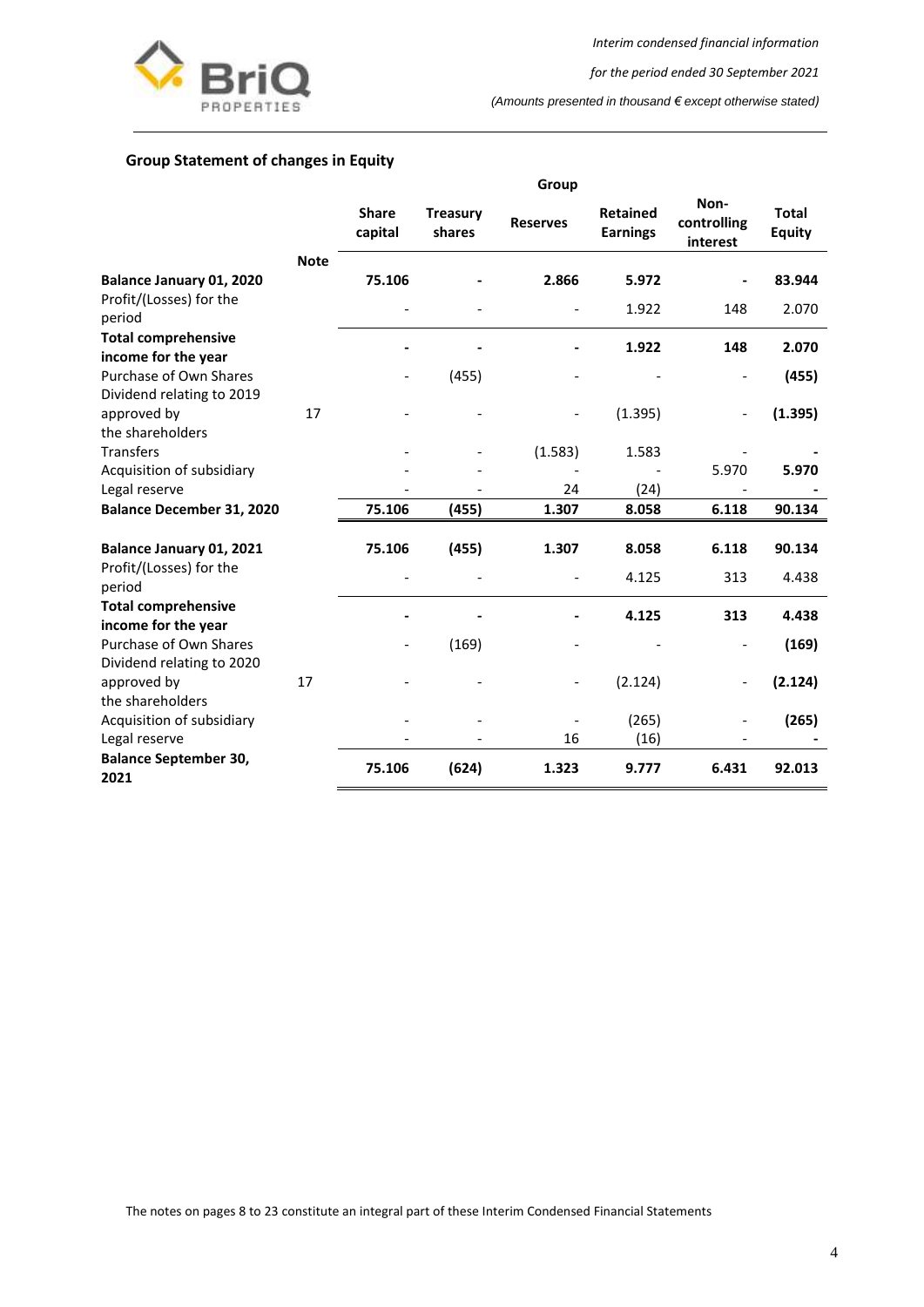

*for the period ended 30 September 2021*

*(Amounts presented in thousand € except otherwise stated)*

## <span id="page-5-0"></span>**Company Statement of changes in Equity**

|                                                           |      |                              |                           | Company         |                                    |                                 |
|-----------------------------------------------------------|------|------------------------------|---------------------------|-----------------|------------------------------------|---------------------------------|
|                                                           |      | <b>Share</b><br>capital      | <b>Treasury</b><br>shares | <b>Reserves</b> | <b>Retained</b><br><b>Earnings</b> | Non-<br>controlling<br>interest |
|                                                           | Σημ. |                              |                           |                 |                                    |                                 |
| Balance January 01, 2020                                  |      | 75.106                       |                           | 2.866           | 5.972                              | 83.944                          |
| Profit/(Losses) for the period                            |      | $\qquad \qquad \blacksquare$ | $\overline{\phantom{a}}$  |                 | 709                                | 709                             |
| Total comprehensive income for the<br>year                |      |                              |                           |                 | 709                                | 709                             |
| Purchase of Own Shares                                    |      | $\qquad \qquad \blacksquare$ | (455)                     |                 |                                    | (455)                           |
| Dividend relating to 2019 approved<br>by the shareholders | 17   |                              |                           |                 | (1.395)                            | (1.395)                         |
| <b>Transfers</b>                                          |      |                              | $\overline{\phantom{a}}$  | (1.583)         | 1.583                              |                                 |
| Legal reserve                                             |      |                              |                           | 24              | (24)                               |                                 |
| <b>Balance December 31, 2020</b>                          |      | 75.106                       | (455)                     | 1.307           | 6.845                              | 82.804                          |
| Balance January 01, 2021                                  |      | 75.106                       | (455)                     | 1.307           | 6.845                              | 82.804                          |
| Profit/(Losses) for the period                            |      |                              |                           |                 | 2.769                              | 2.769                           |
| Total comprehensive income for the<br>year                |      |                              |                           |                 | 2.769                              | 2.769                           |
| Purchase of Own Shares                                    |      |                              | (169)                     |                 |                                    | (169)                           |
| Dividend relating to 2020 approved<br>by the shareholders | 17   |                              |                           |                 | (2.124)                            | (2.124)                         |
| Legal reserve                                             |      |                              |                           | 16              | (16)                               |                                 |
| <b>Balance September 30, 2021</b>                         |      | 75.106                       | (624)                     | 1.323           | 7.475                              | 83.280                          |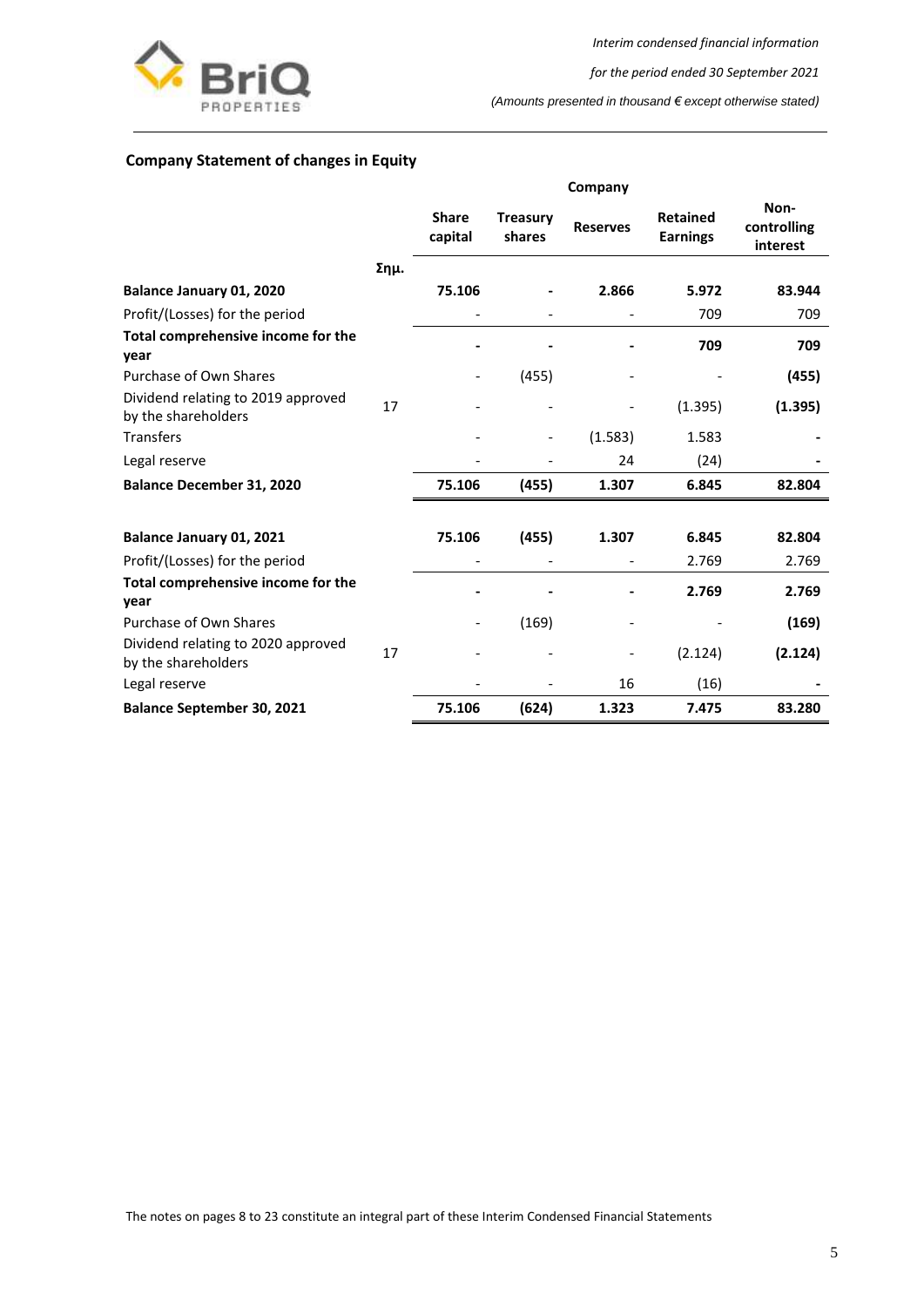

*for the period ended 30 September 2021*

*(Amounts presented in thousand € except otherwise stated)*

## <span id="page-6-0"></span>**Group Cash Flow Statement**

|                                                             |      | Group      |            |
|-------------------------------------------------------------|------|------------|------------|
|                                                             |      | 01.01.2021 | 01.01.2020 |
|                                                             | Σημ. | to         | to         |
| Cash flows from operating activities                        |      | 30.09.2021 | 30.09.2020 |
| Profit / (loss) before tax                                  |      | 4.533      | 1.872      |
| <b>Adjustments for:</b>                                     |      |            |            |
| Depreciation                                                |      | 22         | 11         |
| (Increase)/ Decrease of fair value of investment properties | 5    | (2.092)    | (495)      |
| Provisions for retirement benefits obligations              |      | 1          | 3          |
| Finance (income) / exprense                                 | 15   | 527        | 356        |
| <b>Changes in working capital</b>                           |      |            |            |
| (Increase) / Decrease in receivables                        |      | 620        | (789)      |
| Increase / (Decrease) in payables                           |      | 612        | (471)      |
| Interest paid                                               |      | (500)      | (173)      |
| Tax paid                                                    |      | (191)      | (36)       |
| Net cash flows from operating activities                    |      | 3.532      | 278        |
| Cash flows from investing activities                        |      |            |            |
| Purchases of Property Plant and equipment                   |      | (10)       | (4)        |
| Purchases of investment property                            | 5    | (4.488)    | (7.796)    |
| Acquisition of a subsidiary (excluding cash and cash        |      |            |            |
| equivalents acquired)                                       |      | (265)      | (3.496)    |
| Subsequent capital expenditure on investment properties     |      | (456)      | (144)      |
| Advances and charges related to real estate under           |      | (4.644)    | (850)      |
| construction                                                |      |            |            |
| Net cash used in investing activities                       |      | (9.863)    | (12.290)   |
| Cash flows from financing activities                        |      |            |            |
| Purchase of Own Shares                                      |      | (169)      | (322)      |
| Loans repayments                                            |      | (11.370)   | (12.588)   |
| Proceeds short term borrowings                              |      | 7.570      |            |
| Proceeds from bond issue                                    |      | 14.628     |            |
| Lease payments - capital                                    |      | (3)        | (3)        |
| Dividends paid                                              |      | (2.123)    | (1.395)    |
| Net cash from financing activities                          |      | 8.533      | (14.308)   |
| Net increase / (decrease) in cash and cash equivalents      |      | 2.202      | (26.320)   |
| Cash and cash equivalents at the beginning of the year      |      | 2.067      | 37.568     |
| Cash and cash equivalents at the end of the year            | 8    | 4.269      | 11.248     |
|                                                             |      |            |            |

The notes on pages 8 to 23 constitute an integral part of these Interim Condensed Financial Statements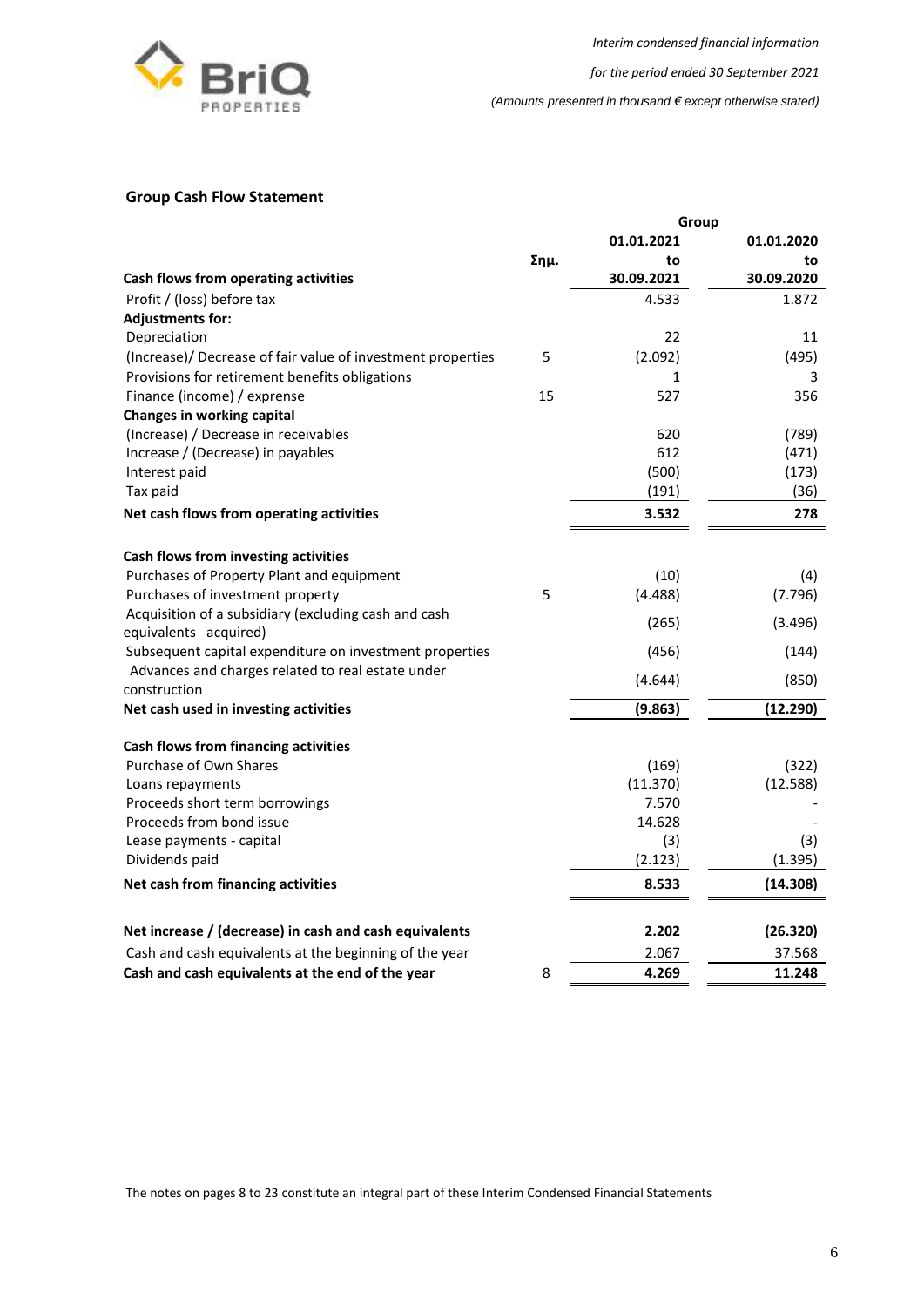

*for the period ended 30 September 2021*

*(Amounts presented in thousand € except otherwise stated)*

#### <span id="page-7-0"></span>**Group Cash Flow Statement**

|                                                             |             | 01.01.2021 | 01.01.2021 |
|-------------------------------------------------------------|-------------|------------|------------|
|                                                             | <b>Note</b> | to         | to         |
|                                                             |             | 30.09.2021 | 30.09.2020 |
| Cash flows from operating activities                        |             |            |            |
| Profit / (loss) before tax                                  |             | 2.830      | 1.288      |
| <b>Adjustments for:</b>                                     |             |            |            |
| Depreciation                                                |             | 12         | 11         |
| (Increase)/ Decrease of fair value of investment properties | 5           | (1.801)    | 25         |
| Provisions for retirement benefits obligations              |             | 1          | 3          |
| Finance (income) / exprense                                 |             | 523        | 356        |
| <b>Changes in working capital</b>                           |             |            |            |
| (Increase) / Decrease in receivables                        |             | 469        | (754)      |
| (Increase) / Decrease in obligations                        |             | 151        | (437)      |
| Interest paid                                               |             | (498)      | (172)      |
| Tax paid                                                    |             | (78)       | (80)       |
| Net cash flows from operating activities                    |             | 1.609      | 240        |
|                                                             |             |            |            |
| Cash flows from investing activities                        |             |            |            |
| Purchases of Property Plant and equipment                   |             | (3)        | (4)        |
| Purchases of investment property                            | 5           | (4.488)    | (7.796)    |
| Acquisition of a subsidiaries                               |             | (265)      | (3.522)    |
| Subsequent capital expenditure on investment properties     |             | (9)        | (119)      |
| Advances and charges related to real estate under           |             | (4.644)    | (850)      |
| construction                                                |             |            |            |
| Net cash used in investing activities                       |             | (9.409)    | (12.291)   |
|                                                             |             |            |            |
| Cash flows from financing activities                        |             |            |            |
| Purchase of Own Shares                                      |             | (169)      | (322)      |
| Loans repayments                                            |             | (11.370)   | (12.588)   |
| Proceeds short term borrowings                              |             | 7.407      |            |
| Proceeds from bond issue                                    |             | 14.628     |            |
| Lease payments - capital                                    |             | (4)        | (3)        |
| Dividends paid                                              |             | (2.123)    | (1.395)    |
| Net cash from financing activities                          |             | 8.369      | (14.308)   |
|                                                             |             |            |            |
| Net increase / (decrease) in cash and cash equivalents      |             | 569        | (26.359)   |
| Cash and cash equivalents at the beginning of the year      |             | 899        | 37.568     |
| Cash and cash equivalents at the end of the year            | 8           | 1.468      | 11.209     |

The notes on pages 8 to 23 constitute an integral part of these Interim Condensed Financial Statements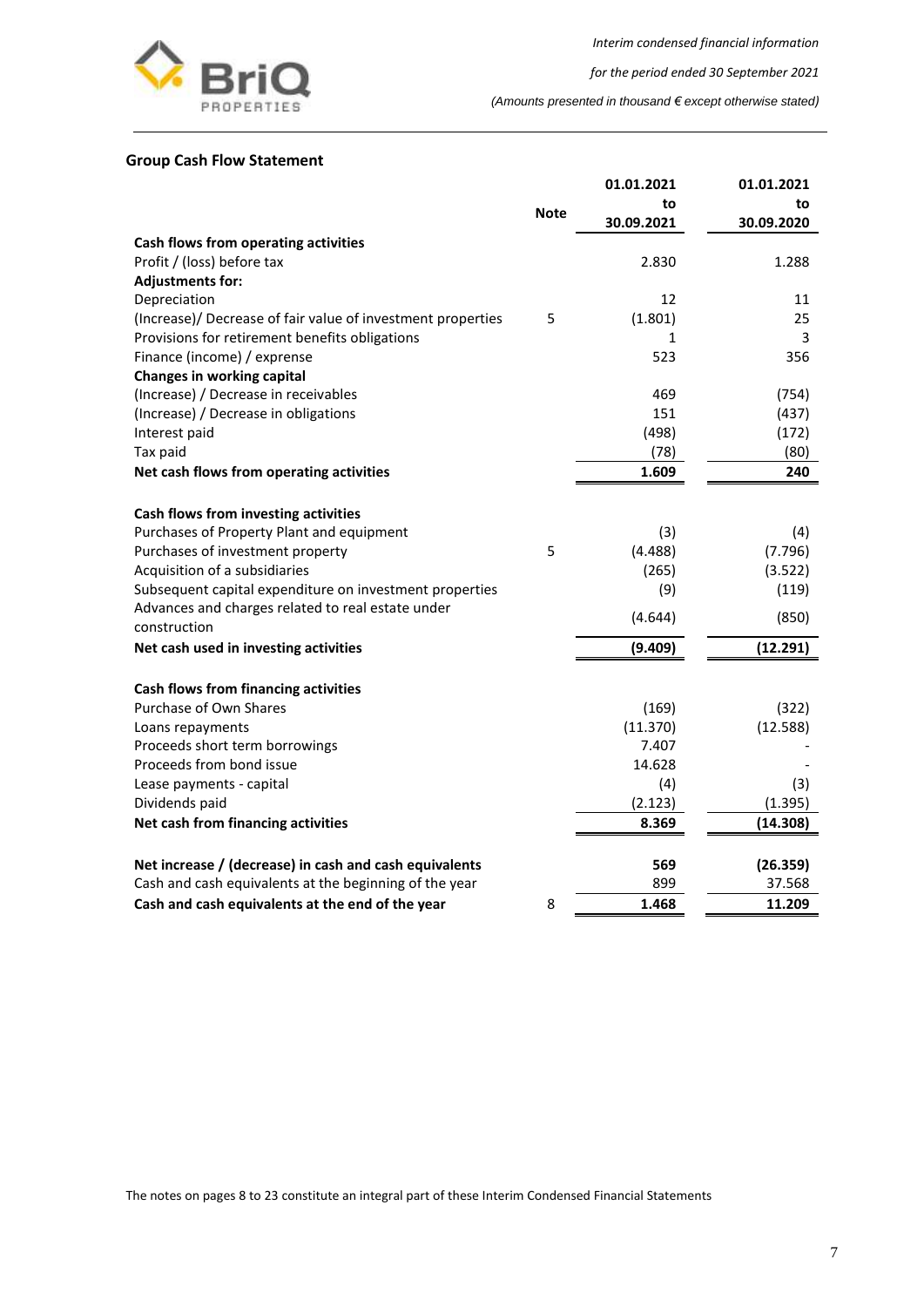

## <span id="page-8-0"></span>**Notes to Interim Condensed Financial Information**

## <span id="page-8-1"></span>**1. General Information**

The Separate and Consolidated Financial Statements for the year from 01 January 2021 to 30 September 2021 include the separate financial statements of "BriQ Properties Real Estate Investment Company (the" Company ") and the consolidated financial statements of the Company and its subsidiaries "Plaza Hotel Skiathos M.S.A." and "Sarmed Warehouses SA", (together "the Group").

"BriQ Properties REIC" (the "Company") was established on 21 October 2016 under the name "BriQ Properties Real Estate Investment Company" and the distinctive title "BriQ Properties REIC" has been registered in the General Commercial Registry (G.E.MI). with the Number 140330201000 and Tax Registration Number 997521479 in accordance with law 4548/2018, law 2778 / 1999 and law 4209 / 2013 as amended and in force.

The Company is a Real Estate Investment Company (REIC), licensed by the Hellenic Capital Market Commission under number 757 / 31.05.2016. Its operation is in accordance with Law 2778/1993, Law 4209/2013 and Law 4548/2018, as well as by regulatory decisions and circulars of the Hellenic Capital Market Commission and the Ministries of Economy and Finance. The exclusive purpose of the Company is the acquisition and management of real estate and investing according to Article 22 of Law 2778/1999, as in force. Also, since its establishment, the Company has been supervised and controlled by the Hellenic Capital Market Commission regarding its obligations as REIC, as well as for the compliance of the Hellenic Capital Market legislation and the corporate governance rules, and further, is supervised by the competent Attica Region and by the Athens Stock Exchange as a listed company.

From 31.07.2017 the shares of the Company are traded on the Main Market of the Athens Stock Exchange.

On September 30, 2021 the Board of Directors of the Company is as follows:

- 1. Theodoros, Dimitriou, Fessas, Chairman of the Board, Non-Executive Member
- 2. Efstratios, Dimitriou, Papaefstratiou, Independent Non-Executive Member
- 3. Anna, Georgiou, Apostolidou, CEO, Executive Member
- 4. Apostolos, Miltiadi, Georgantzis, Executive Member
- 5. Eftychia, Sophocles, Koutsoureli,, Non-Executive Member
- 6. Markos, Grigoriou, Bitsakos,, Non-Executive Member
- 7. Eleni, Dimitriou, Linardou, Independent Non-Executive Member

The above change in the composition of the Board of Directors will be announced at the next General Assembly in accordance with art. 7 of the Company's Articles of Association, art. 82 of Law 4548/2018 and art. 9 par. 4 of law 4706/2020.

The headquarters of Company are on 25<sup>th</sup> Alexandrou Pantou Street, 176 71 Kallithea, Attica. The Company's website is: www.brigproperties.gr.

This Interim Condensed Corporate and Consolidated Financial Information has been prepared in accordance with International Financial Reporting Standards (IFRS) as adopted by the European Union, approved by the Board of Directors at its meeting of 18.11.2021.

#### <span id="page-8-2"></span>**2. Principles for the preparation of Interim Condensed Financial Information**

This Interim Condensed and Consolidated Financial Information includes the financial data of the Company and its subsidiaries "Plaza Hotel Skiathos M.A.E" and "Sarmed Warehouses SA", ("Subsidiaries" jointly with the Company "the Group").

The basic accounting policies applied for the preparation of the Interim Condensed Corporate and Consolidated Financial Information are presented below.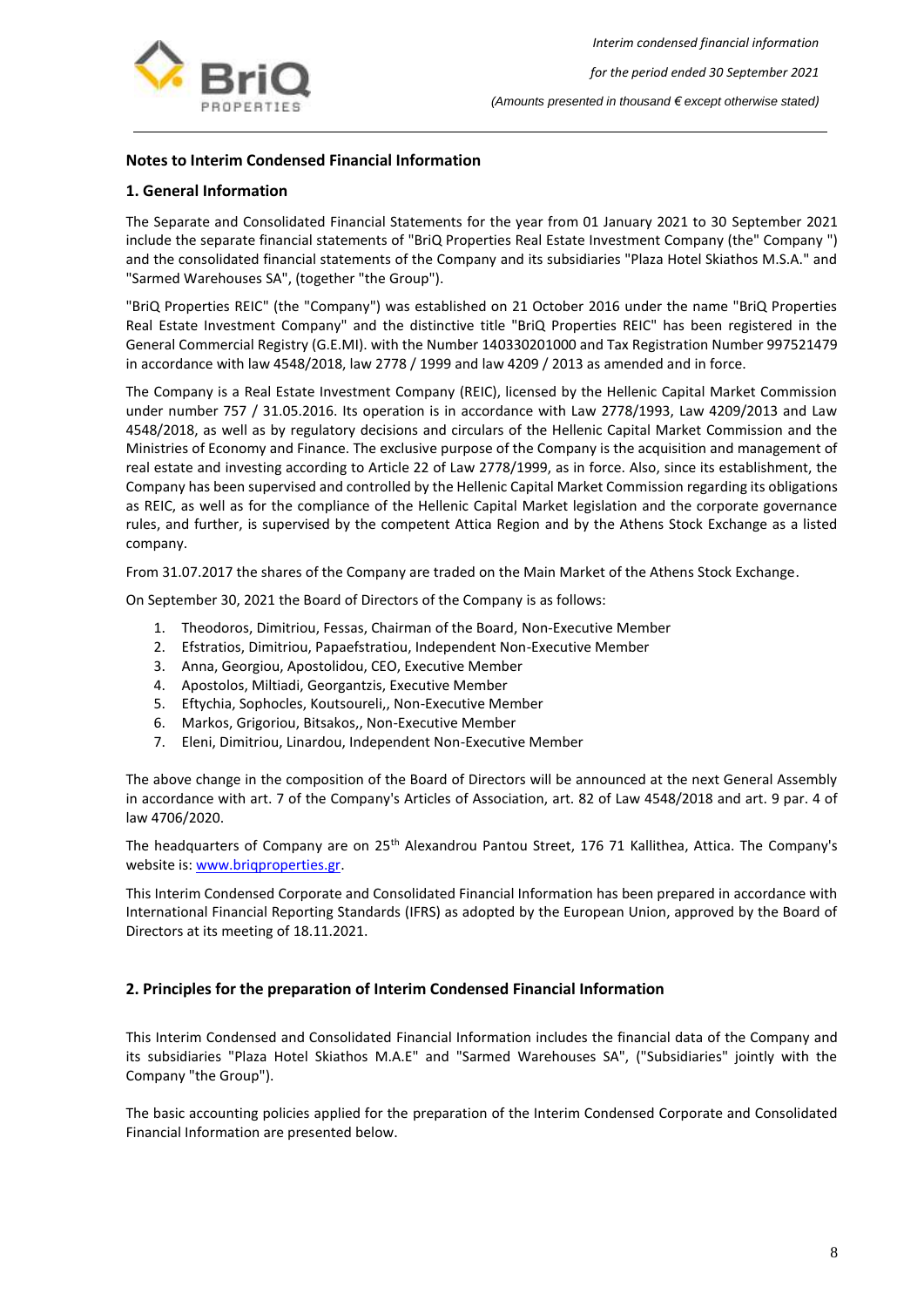

## **2.1 Framework for the preparation of Interim Condensed Financial Information**

This interim condensed financial information of the Company has been prepared in accordance with the International Accounting Standard (IAS) 34 "Interim Financial Reporting" and should be read in conjunction with the published annual financial statements of the Company for the year ended December 31, 2020, which are available on the Company's website www.brigproperties.gr.

The accounting principles used to prepare and present the condensed interim financial information are consistent with the accounting principles used to prepare the Company's annual financial statements for the year ended 31 December 2020, excluding the adoption of new and modified standards as set out below and the consolidation principles.

#### **Continuity of operations**

The Company meets its daily working capital requirements through cash generated and related resources at its disposal.

However, taking into account the long-term lease agreements concluded by the Company, the dispersion and the solvency of its tenants, the dispersion of the real estate portfolio based on the real estate estimates of 30.09.2021 in warehouses - logistics (47,3%), offices (30,1%), hotels (16,6%), special purpose properties (2,9%), shops (2,5%) and plots (0,6%) and the sufficient liquidity it has, the reasonable expectation that the Company has sufficient resources to continue its business smoothly in the near future.

Therefore, the Group continues to apply the "principle of business continuity" during the preparation of the financial statements for the period ended 30 September 2021.

#### **2.2 New standards, amendments to standards and interpretations**

*New standards, amendments to standards and interpretations:* Certain new standards, amendments to standards and interpretations have been issued that are mandatory for periods beginning on or after 1 January 2021. The Group's evaluation of the effect of these new standards, amendments to standards and interpretations is as follows:

#### **Standards and Interpretations effective for the current financial year**

#### **IFRS 16 (Amendment) 'Covid-19-Related Rent Concessions'**

The amendment provides lessees (but not lessors) with relief in the form of an optional exemption from assessing whether a rent concession related to COVID-19 is a lease modification. Lessees can elect to account for rent concessions in the same way as they would for changes which are not considered lease modifications.

#### **IFRS 9, IAS 39, IFRS 7, IFRS 4 and IFRS 16 (Amendments) 'Interest rate benchmark reform – Phase 2'**

The amendments complement those issued in 2019 and focus on the effects on financial statements when a company replaces the old interest rate benchmark with an alternative benchmark rate as a result of the reform. More specifically, the amendments relate to how a company will account for changes in the contractual cash flows of financial instruments, how it will account for the change in its hedging relationships and the information it should disclose.

#### **Standards and Interpretations effective for subsequent periods**

#### **IFRS 16 (Amendment) 'Covid-19-Related Rent Concessions'** (effective for annual periods beginning on or after 1 April 2021)

The amendment extends the application period of the practical expedient in relation to rent concessions by one year to cover rental concessions that reduce leases due only on or before 30 June 2022. The standard has not yet been endorsed by the EU.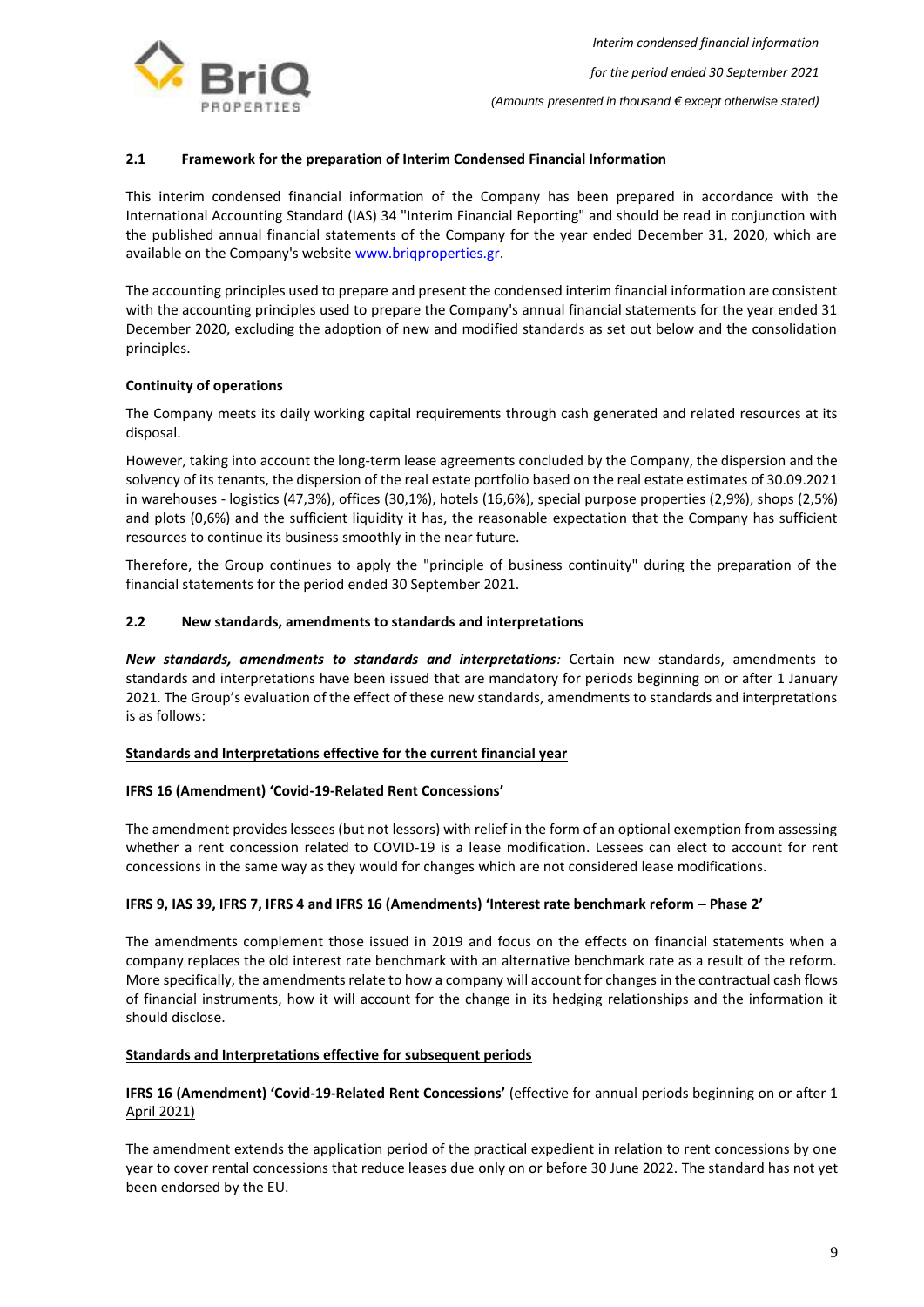

## **IFRS 17 'Insurance contracts' and Amendments to IFRS 17** (effective for annual periods beginning on or after 1 **January 2023)**

IFRS 17 has been issued in May 2017 and, along with the Amendments to IFRS 17 issued in June 2020, supersedes IFRS 4. IFRS 17 establishes principles for the recognition, measurement, presentation and disclosure of insurance contracts within the scope of the Standard and its objective is to ensure that an entity provides relevant information that faithfully represents those contracts. The new standard solves the comparison problems created by IFRS 4 by requiring all insurance contracts to be accounted for in a consistent manner. Insurance obligations will be accounted for using current values instead of historical cost. The standard has not yet been endorsed by the EU.

## **IAS 16 (Amendment) 'Property, Plant and Equipment – Proceeds before Intended Use'** (effective for annual periods beginning on or after 1 January 2022)

The amendment prohibits an entity from deducting from the cost of an item of PP&E any proceeds received from selling items produced while the entity is preparing the asset for its intended use. It also requires entities to separately disclose the amounts of proceeds and costs relating to such items produced that are not an output of the entity's ordinary activities.

## **IAS 37 (Amendment) 'Onerous Contracts – Cost of Fulfilling a Contract'** (effective for annual periods beginning on or after 1 January 2022)

The amendment clarifies that 'costs to fulfil a contract' comprise the incremental costs of fulfilling that contract and an allocation of other costs that relate directly to fulfilling contracts. The amendment also clarifies that, before a separate provision for an onerous contract is established, an entity recognises any impairment loss that has occurred on assets used in fulfilling the contract, rather than on assets dedicated to that contract.

#### **IFRS 3 (Amendment) 'Reference to the Conceptual Framework'** (effective for annual periods beginning on or after 1 January 2022)

The amendment updated the standard to refer to the 2018 Conceptual Framework for Financial Reporting, in order to determine what constitutes an asset or a liability in a business combination. In addition, an exception was added for some types of liabilities and contingent liabilities acquired in a business combination. Finally, it is clarified that the acquirer should not recognise contingent assets, as defined in IAS 37, at the acquisition date.

#### **IAS 1 (Amendment) 'Classification of liabilities as current or non-current'** (effective for annual periods beginning on or after 1 January 2023)

The amendment clarifies that liabilities are classified as either current or non-current depending on the rights that exist at the end of the reporting period. Classification is unaffected by the expectations of the entity or events after the reporting date. The amendment also clarifies what IAS 1 means when it refers to the 'settlement' of a liability. The amendment has not yet been endorsed by the EU.

#### **IAS 1 (Amendments) 'Presentation of Financial Statements' and IFRS Practice Statement 2 'Disclosure of Accounting policies'** (effective for annual periods beginning on or after 1 January 2023)

The amendments require companies to disclose their material accounting policy information and provide guidance on how to apply the concept of materiality to accounting policy disclosures. The amendments have not yet been endorsed by the EU.

## **IAS 8 (Amendments) 'Accounting policies, Changes in Accounting Estimates and Errors: Definition of Accounting Estimates'** (effective for annual periods beginning on or after 1 January 2023)

The amendments clarify how companies should distinguish changes in accounting policies from changes in accounting estimates. The amendments have not yet been endorsed by the EU.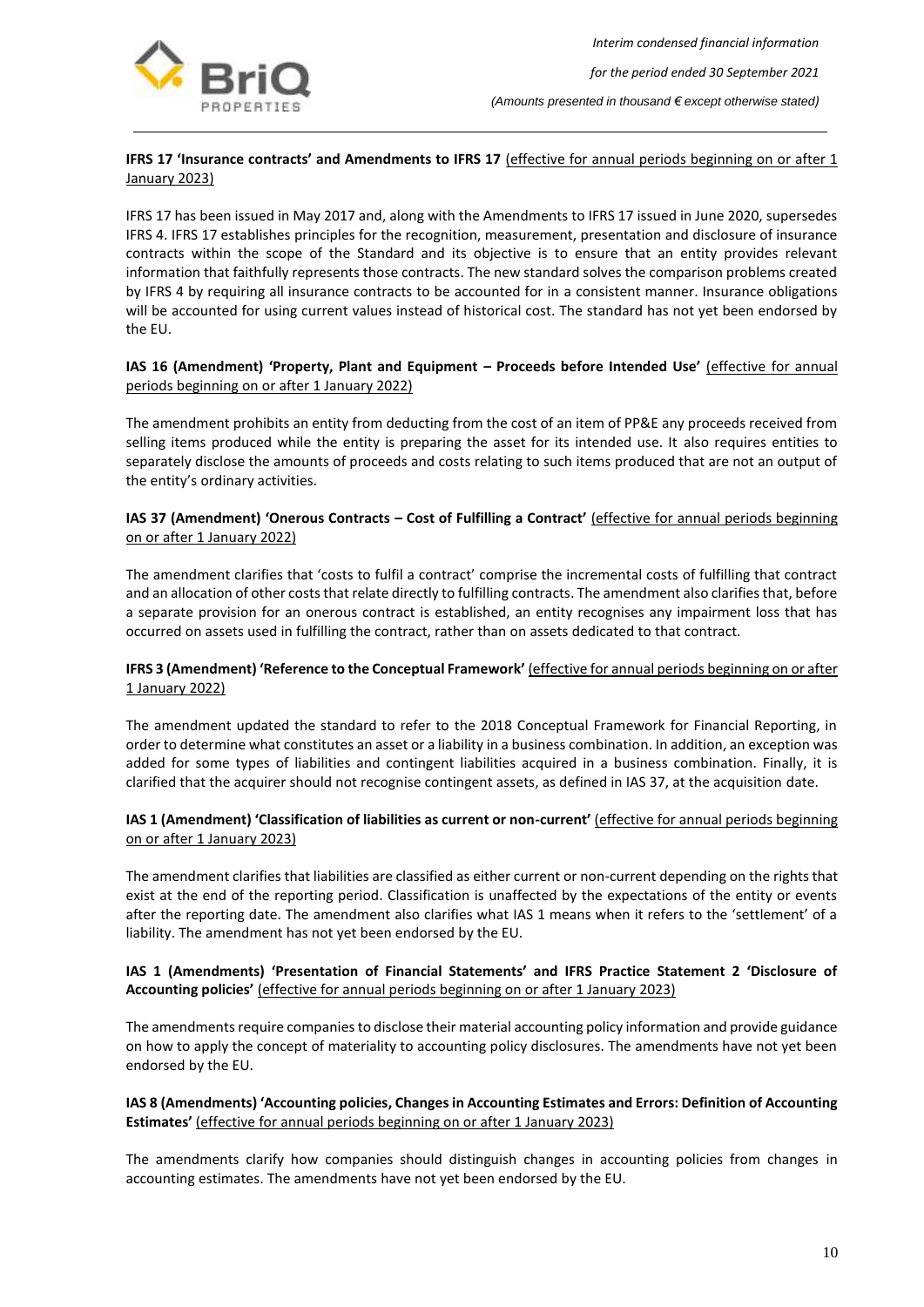

## **Annual Improvements to IFRS Standards 2018–2020** (effective for annual periods beginning on or after 1 January 2022)

#### *IFRS 9 'Financial instruments'*

The amendment addresses which fees should be included in the 10% test for derecognition of financial liabilities. Costs or fees could be paid to either third parties or the lender. Under the amendment, costs or fees paid to third parties will not be included in the 10% test.

#### *IFRS 16 'Leases*'

The amendment removed the illustration of payments from the lessor relating to leasehold improvements in Illustrative Example 13 of the standard in order to remove any potential confusion about the treatment of lease incentives.

#### *IAS 41 'Agriculture'*

The amendment has removed the requirement for entities to exclude cash flows for taxation when measuring fair value under IAS 41.

#### <span id="page-11-0"></span>**3. Significant accounting estimates and judgments of the Management**

For the preparation of the condensed interim financial information in accordance with IFRS, the significant assumptions adopted by Management and the main sources of information for the estimates made are in line with those adopted in the published annual financial statements for the year ended December 31, 2020 which are considered by management to be the most significant in applying the Company's accounting policies.

#### **3.1. Effects of coronavirus COVID-19**

The COVID-19 coronavirus pandemic started affecting the Group in mid-March 2020, when the first government measures were taken to deal with the crisis.

According to government measures, the affected companies were exempted from the obligation to pay 40% of the total rent for the months in which they are affected. These reductions concerned almost all the tenants of the Group for the months from January to June 2021.

In addition to the above hotel companies were exempted from paying 100% of the rent for the months from January to June 2021, while the owner is compensated by the state for 60% of the loss.

The total reduction of the Group's rental income for the first nine months of 2021 due to the Covid-19 pandemic amounted to € 951 thousand, an amount that corresponds to approximately 18% of the expected rental income of the first nine months of the year, while for the corresponding last year the reduction amounted to  $\epsilon$  509 thousand.

The Company estimates that the effects of the pandemic appear to be gradually declining in 2021 and there will be no further measures to reduce rents.

## <span id="page-11-1"></span>**4. Segment Reporting**

The operating segments of the Group and the Company are presented according to the segments of investment activity as monitored in internal reports and used for decision making and monitoring the financial results by the Company's management, in accordance with its Articles of Association and its Internal Procedures.

Operating segments relate to investment types of real estate and include income from assets belonging to different types of real estate.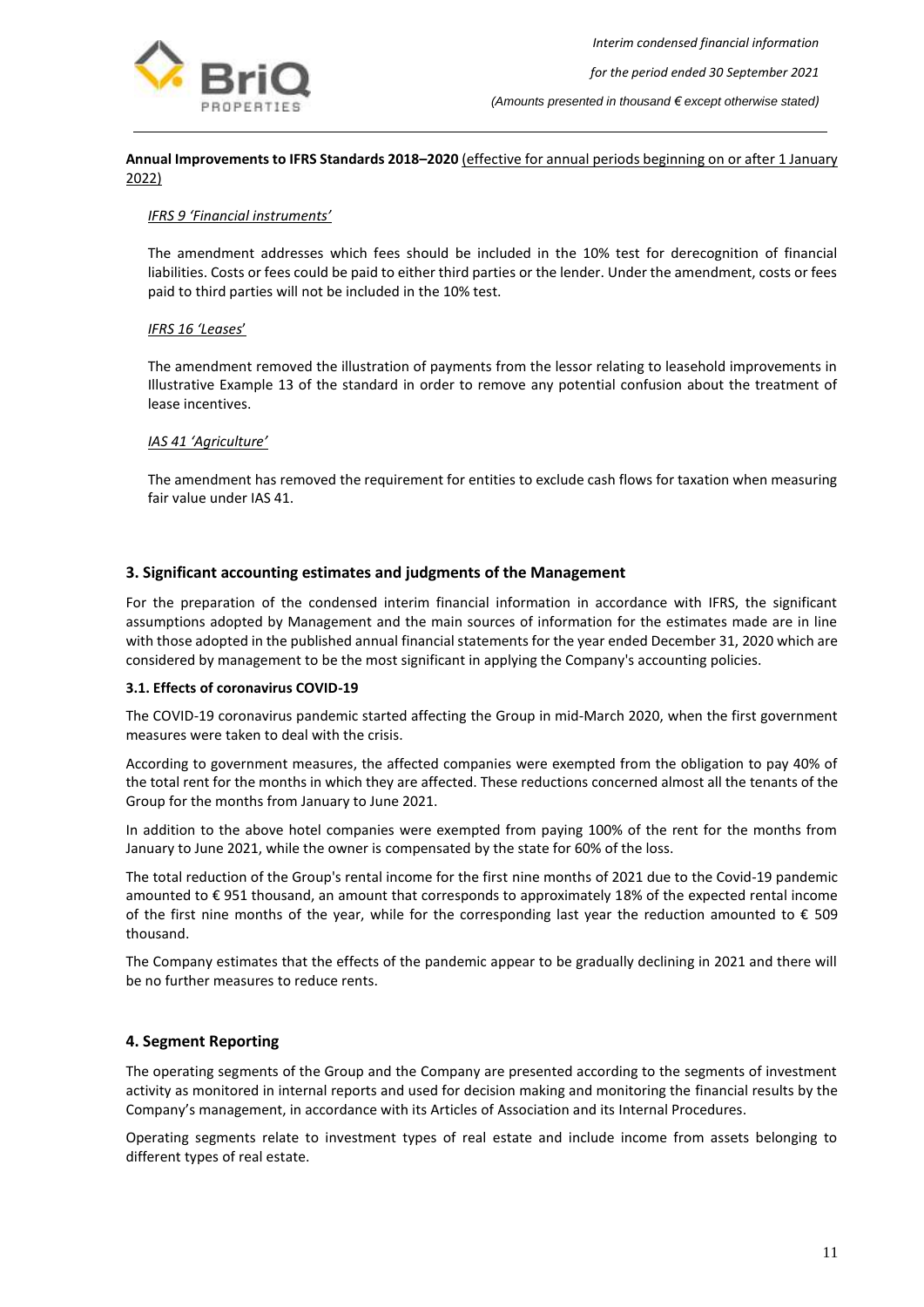

On 30.09.2021 all the properties of the Group were located in Greece. Also, investment properties of the Group are divided into offices and mixed buildings (offices with ground floor stores), commercial warehouses, hotels, shops, special purpose properties and plots.

The Group's management monitors the operating results of the sectors separately in order to allocate resources and evaluate its performance. The assessment of the sector's performance is based on the Gains / (losses) related to real estate investments as presented below. The Company applies the same principles for measuring the operating results of the segments as those of the financial statements. The analysis of real estate investments by operating sector is shown in Note 5.

**01.01.2021-30.09.2021 Offices Logistics Hotels Retail Special Use Land Plots Total REVENUE** Rental Revenue **1.324** 2.053 825 114 66 18 4.400 **Total 1.324 2.053 825 114 66 18 4.400 RESULTS** Net gain / (loss) from the fair value adjustment of investment properties 654 1142 201 34 67 (6) 2.092 Direct property related expenses (104) (59) (20) (3) (8) (2) (196) Property Tax (ENFIA) (172) (324) (95) (22) (27) (3) (643) **Total profit/(loss) from Investment properties 1.702 2.812 <sup>911</sup> <sup>123</sup> <sup>98</sup> <sup>7</sup> 5.653 Net profit / (loss) for the period:** Total profit/(loss) from property related expenses 5.653 Other expenses (593) Net financial income / expenses)<br>(expenses) (527) Taxes (95) **Profit / (Loss) for the period 4.438**

The breakdown for the nine months ended 30 September 2021 is as follows:

The distribution of the Group's results for the nine months ended 30.09.2020 by operating sector is as follows:

|                                                   |                | 01.01.2020-30.09.2020 |               |               |                    |                   |       |  |  |  |
|---------------------------------------------------|----------------|-----------------------|---------------|---------------|--------------------|-------------------|-------|--|--|--|
|                                                   | <b>Offices</b> | <b>Logistics</b>      | <b>Hotels</b> | <b>Retail</b> | <b>Special Use</b> | <b>Land Plots</b> | Total |  |  |  |
| <b>REVENUE</b>                                    |                |                       |               |               |                    |                   |       |  |  |  |
| <b>Rental Revenue</b>                             | 1.313          | 575                   | 665           | 112           | 93                 | 7                 | 2.765 |  |  |  |
| <b>Total</b>                                      | 1.313          | 575                   | 665           | 112           | 93                 | 7                 | 2.765 |  |  |  |
| <b>RESULTS</b><br>Net gain / (loss) from the      |                |                       |               |               |                    |                   |       |  |  |  |
| fair value adjustment of<br>investment properties | 250            | 114                   | (175)         | 58            | 9                  | 239               | 495   |  |  |  |
| Direct property related<br>expenses               | (49)           | (25)                  | (31)          | (8)           | (7)                | (1)               | (121) |  |  |  |
| Property Tax (ENFIA)                              | (173)          | (73)                  | (107)         | (11)          | (26)               | (3)               | (393) |  |  |  |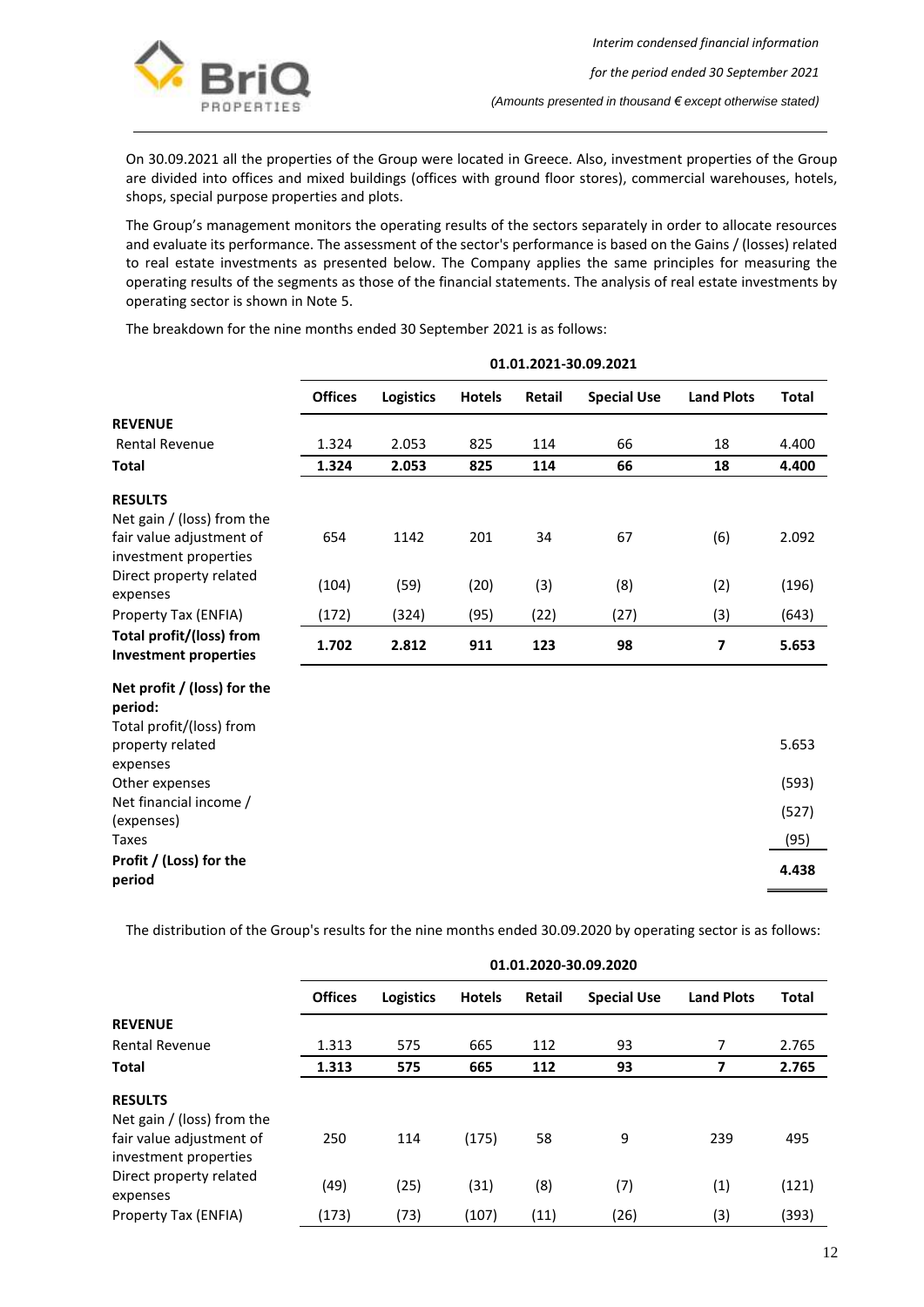



*for the period ended 30 September 2021*

*(Amounts presented in thousand € except otherwise stated)*

| Total profit/(loss) from<br><b>Investment properties</b> | 1.342 | 589 | 350 | 141 | 81 | 243 | 2.746 |
|----------------------------------------------------------|-------|-----|-----|-----|----|-----|-------|
| Net profit / (loss) for the<br>period:                   |       |     |     |     |    |     |       |
| Total profit/(loss) from<br>property related<br>expenses |       |     |     |     |    |     | 2.746 |
| Other expenses                                           |       |     |     |     |    |     | (518) |
| Net financial income /<br>(expenses)                     |       |     |     |     |    |     | (356) |
| Taxes                                                    |       |     |     |     |    |     | (67)  |
| Profit / (Loss) for the<br>period                        |       |     |     |     |    |     | 1.805 |

## <span id="page-13-0"></span>**5. Investment Property**

The change in investments properties by operating sector at Group level is as follows:

| Country                                                                     |                |                  |               | Group<br>Greece |                              |                      |              |
|-----------------------------------------------------------------------------|----------------|------------------|---------------|-----------------|------------------------------|----------------------|--------------|
| <b>Segment</b>                                                              | <b>Offices</b> | <b>Logistics</b> | <b>Hotels</b> | <b>Retails</b>  | <b>Special</b><br><b>Use</b> | Land<br><b>Plots</b> | <b>Total</b> |
| Fair value specification                                                    | 3              | 3                | 3             | 3               | 3                            | $\overline{3}$       |              |
| Fair value at January<br>1,2020                                             | 30.387         | 10.303           | 13.686        | 3.524           | 1.365                        | 528                  | 59.793       |
| Acquisition of<br>investment property<br>Acquisitions of investment         |                | 5.580            | 3.045         | 1.155           | 185                          | 68                   | 10.033       |
| real estate through the<br>purchase of subsidiaries -<br>Mechanical merger  |                | 28.497           | 3.480         |                 |                              |                      | 31.977       |
| Subsequent capital<br>expenditures related to real<br>estate investments    | 174            | 3.482            | 99            | 19              | 10                           |                      | 3.784        |
| Transfers between sectors<br>Net gain / (loss) from                         | 686            |                  | (686)         | (1.819)         | 1.819                        |                      |              |
| the fair value adjustment of<br>investment property                         | 275            | 896              | (724)         | 30              | 15                           | (76)                 | 416          |
| <b>Fair value at December</b><br>31, 2020                                   | 31.522         | 48.756           | 18.900        | 2.909           | 3.394                        | 520                  | 106.001      |
| Fair value at January<br>1,2021                                             | 31.522         | 48.756           | 18.900        | 2.909           | 3.394                        | 520                  | 106.001      |
| Acquisition of<br>investment property<br>Subsequent capital                 | 3.216          | 1.065            |               |                 |                              | 207                  | 4.488        |
| expenditures related to real<br>estate investments                          | 6              | 4.645            | 447           |                 | 3                            |                      | 5.101        |
| Transfers between sectors<br>Assets held for sale<br>Net gain / (loss) from |                | 66               |               | (948)           | $\blacksquare$               | (66)                 | (948)        |
| the fair value adjustment of<br>investment property                         | 654            | 1.141            | 202           | 34              | 67                           | (5)                  | 2.092        |
| <b>Fair value at September</b><br>30, 2021                                  | 35.398         | 55.672           | 19.549        | 1.995           | 3.464                        | 656                  | 116.734      |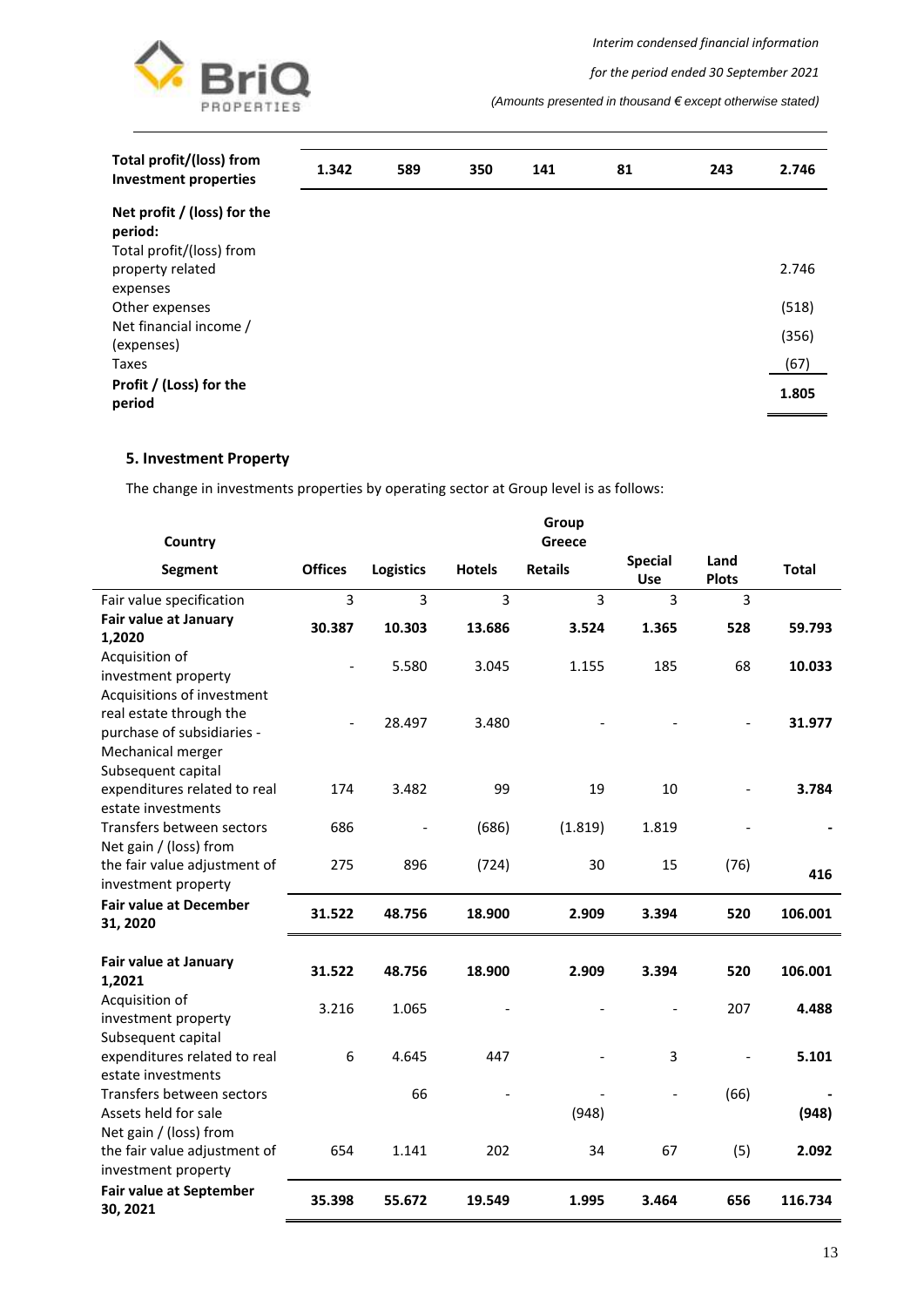

#### The change in investments properties per operating sector of the Company is as follows:

| Country                                                                       |                          |                  |               | Company<br>Greece |                       |                          |              |
|-------------------------------------------------------------------------------|--------------------------|------------------|---------------|-------------------|-----------------------|--------------------------|--------------|
| <b>Segment</b>                                                                | <b>Offices</b>           | <b>Logistics</b> | <b>Hotels</b> | <b>Retails</b>    | <b>Special</b><br>Use | Land<br><b>Plots</b>     | <b>Total</b> |
| Fair value specification                                                      | 3                        | 3                | 3             | 3                 | 3                     | 3                        |              |
| Fair value at January<br>1,2020                                               | 30.387                   | 10.303           | 13.686        | 3.524             | 1.365                 | 528                      | 59.793       |
| Acquisition of<br>investment property<br>Subsequent capital                   | $\overline{\phantom{a}}$ | 5.580            | 3.045         | 1.155             | 185                   | 68                       | 10.033       |
| expenditures related to real<br>estate investments                            | 174                      | 3.482            | 50            | 19                | 10                    |                          | 3.735        |
| Transfers between sectors                                                     | 686                      |                  | (686)         | (1.819)           | 1.819                 |                          |              |
| Net gain / (loss) from<br>the fair value adjustment of<br>investment property | 275                      | 250              | (1.195)       | 30                | 15                    | (76)                     | (701)        |
| <b>Fair value at December</b><br>31, 2020                                     | 31.522                   | 19.615           | 14.900        | 2.909             | 3.394                 | 520                      | 72.860       |
| Fair value at January<br>1,2021                                               | 31.522                   | 19.615           | 14.900        | 2.909             | 3.394                 | 520                      | 72.860       |
| Acquisition of<br>investment property<br>Subsequent capital                   | 3.216                    | 1.065            |               |                   |                       | 207                      | 4.488        |
| expenditures related to real<br>estate investments                            | 6                        | 4.645            |               |                   | 3                     | $\overline{\phantom{a}}$ | 4.653        |
| Transfers between sectors                                                     |                          | 66               |               |                   |                       | (66)                     |              |
| Assets held for sale                                                          |                          |                  |               | (948)             |                       |                          | (948)        |
| Net gain / (loss) from<br>the fair value adjustment of<br>investment property | 654                      | 751              | 300           | 34                | 67                    | (5)                      | 1.801        |
| <b>Fair value at September</b><br>30, 2021                                    | 35.398                   | 26.141           | 15.200        | 1.995             | 3.464                 | 656                      | 82.854       |

On February 11, 2021, the Company proceeded with the purchase of an independent office building with a ground floor store located at 3 Dimitriou Gounari Street in Piraeus for a price of € 2.100 thousand (excluding acquisition costs of € 46 thousand). The building consists of a ground floor store, five office floors and underground storage spaces and has a total area of 2.428 sq.m. and is fully leased.

On the 20th of May 2021 and the 29th of June 2021, the Company proceeded with the purchase of three (3) adjacent plots with a total area of 18.083 sq.m. located in Aspropyrgos, Attica at "Imeros Topos". The total price for the purchase of the three plots amounted to € 1.038 thousand, not including acquisition costs of € 16 thousand. These plots are adjacent to the existing plots of the Company on which it is already developing a modern Storage and Distribution building. As a result, today the single plot area for development in Aspropyrgos amounts to a total area of 103.001 sq.m.

On July 30, 2021, the Company was announced as the highest bidder in an auction of a plot of land located in Naoussa, Paros, with a total area of 501 sq.m., which is adjacent to the Company's properties. The total price for the purchase of the plot amounted to € 203 thousand, not including acquisition costs of € 4 thousand.

On September 24, 2021, the Company proceeded to the purchase of horizontal property of office space with a total area of 258.13 sq.m., 3rd floor in an office building located on Metropolis 3, in which the Company already owns office space on the 4th floor. The price for the acquisition of the property amounted to € 1,050 thousand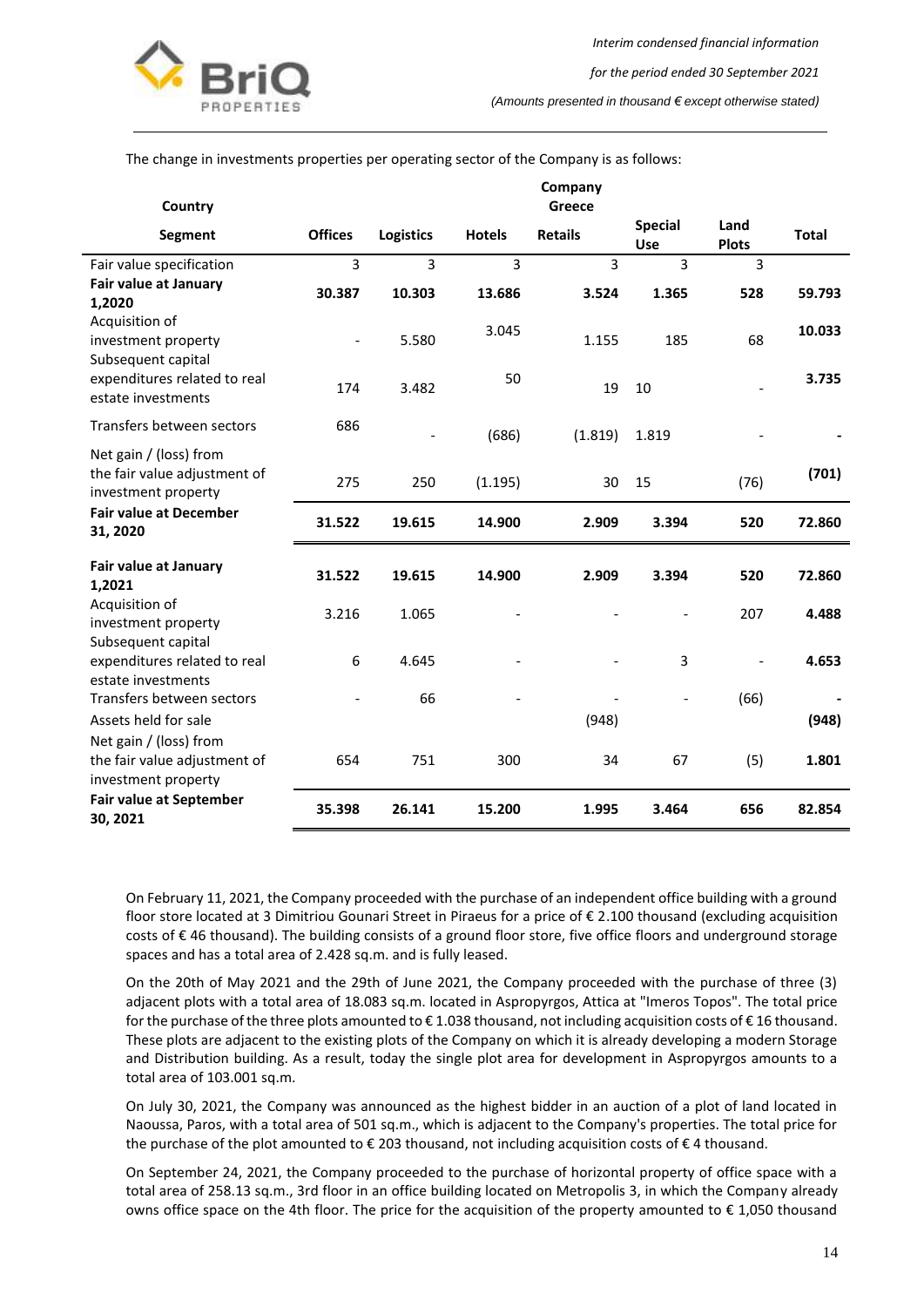

(excluding acquisition costs of € 20 thousand).

#### **Investment Property Valuation Method**

According to the current legislation for REIC, the values of investments in real estate are valued by independent appraisers, whose reports must be prepared twice a year, on June 30th and December 31st. The last valuation of the Group's real estate was made by the independent appraisers with a reference date of June 30, 2021, as provided by the relevant provisions of Law 2778/1999, as in force. For the 31st of March and the 30th of September of each year, the Management evaluates, based on the market conditions and any real events in relation to the real estate portfolio, if there has been a change in these values. If there has been a substantial change, take it into account to determine the fair value of the real estate investment. Management considers that there were no events or circumstances that could cause a significant difference in the fair value of the real estate investment portfolio on September 30, 2021, from the fair value as of June 30, 2021.

Each report is based on two methods according to International Valuation Standards. For the estimation of the value of the Group's portfolio applied (a) method of comparative data or comparative method, (b) the method of capitalization of income or the method of discounted cash flows (DCF).

The following table contains information on the valuation methods of investment properties, by category of operating sector:

| Segment     | <b>Fair Value</b> | <b>Valuation Method</b>                                                                                       | <b>Monthly</b><br><b>Market</b><br>Rent | <b>Discount Rate</b><br>(%) | Capitalization<br>Rate (%) |
|-------------|-------------------|---------------------------------------------------------------------------------------------------------------|-----------------------------------------|-----------------------------|----------------------------|
| Offices     | 35.398            | 80% μέθοδος<br>προεξοφλημένων ταμειακών<br>ροών (DCF) & 20% συγκριτική<br>μέθοδος                             | 222                                     | 5,80%-9,19%                 | 6,25%-8,00%                |
| Logistics   | 55.672            | 80%-10% μέθοδος<br>προεξοφλημένων ταμειακών<br>ροών (DCF) & 20%-90%<br>συγκριτική μέθοδος<br>80% -85% μέθοδος | 436                                     | 9,14%-9,72%                 | 7,50%-8,25%                |
| Hotel       | 19.549            | προεξοφλημένων ταμειακών<br>ροών (DCF) & 20% -15%<br>συγκριτική μέθοδος.                                      | n/a                                     | 9,20%-10,40%                | 7,0%-8,50%                 |
| Retail      | 1.995             | 80% μέθοδος<br>προεξοφλημένων ταμειακών<br>ροών (DCF) & 20% συγκριτική<br>μέθοδος                             | 11                                      | 7,69%-7,74%                 | 6,5%-6,75%                 |
| Special Use | 3.464             | 80% μέθοδος<br>προεξοφλημένων ταμειακών<br>ροών (DCF) & 20% συγκριτική<br>μέθοδος                             | 22                                      | 8,47%-8,69%                 | 6,50%-7,75%                |
| Land Plot   | 656               | 80%-10% μέθοδος<br>προεξοφλημένων ταμειακών<br>ροών (DCF) & 20%-90%<br>συγκριτική μέθοδος                     | 4                                       | 9,50%-9,72%                 | 8,25%                      |
|             | 116.734           |                                                                                                               |                                         |                             |                            |

The measurement at fair value of non-financial assets was determined considering the ability of the Group to achieve their maximum and optimal use, evaluating the use of each item which is of course possible, legally permissible, and economically feasible. This assessment is based on physical characteristics, the permitted uses and the opportunity cost of the investments made.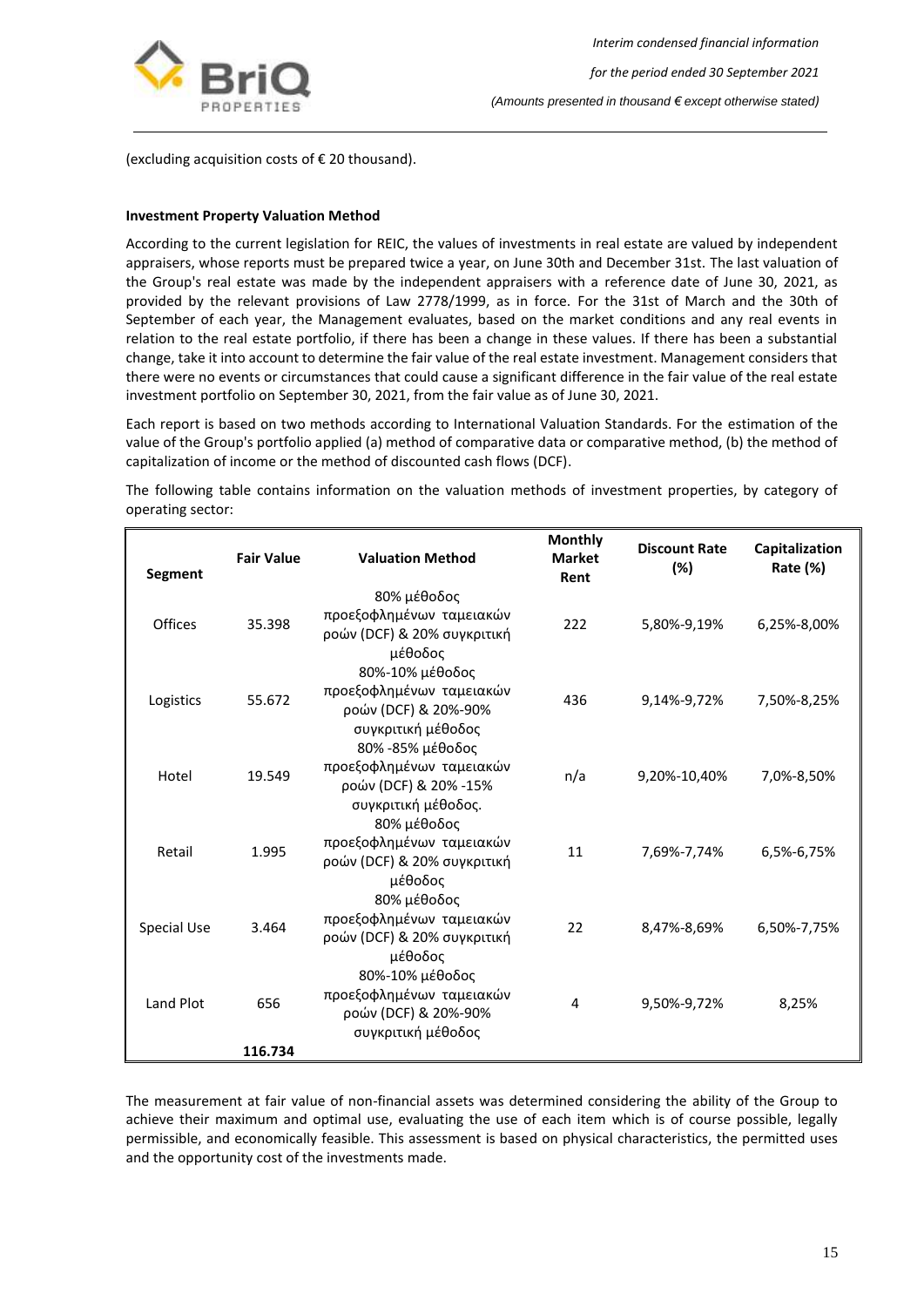

## <span id="page-16-0"></span>**6. Acquisition of Subsidiaries**

The subsidiaries that are consolidated in the Group are **«Plaza Hotel Skiathos M.A.E.»** and **«Sarmed Warehouses A.E.»** based in Greece. Subsidiaries are fully consolidated (total consolidation).

The Company holds 100% of the shares of the company "Plaza Hotel Skiathos M.A.E" and 80% of the shares of the company "SARMED WAREHOUSES A.E"

|                                    | 30.09.2021 | 31.12.2020 |
|------------------------------------|------------|------------|
| <b>Plaza Hotel Skiathos S.S.A.</b> | 3.522      | 3.522      |
| Sarmed Warehouses S.A.             | 24.168     | 23.903     |
|                                    | 27.690     | 27.425     |

Increasing participation in the subsidiary **"Sarmed Warehouses A.E."** due to the liquidation of the purchase and sale, that was completes on 30.09.2021.

## <span id="page-16-1"></span>**7. Trade and other receivables**

|                                               | Group      |            | Company    |            |
|-----------------------------------------------|------------|------------|------------|------------|
|                                               | 30.09.2021 | 31.12.2020 | 30.09.2021 | 31.12.2020 |
| Trade receivables                             | 177        | 315        | 175        | 262        |
| Less: Impairment provisions                   | (249)      | (249)      | (4)        | (4)        |
| <b>Trade receivables</b>                      | (72)       | 66         | 171        | 258        |
| Receivables from related parties<br>(note.28) | 268        | 228        | 208        | 95         |
| Subsequent expenses and advances              | 67         | 242        | 25         | 205        |
| Accrued income                                | 629        | 345        | 230        | 174        |
| Other receivables and guarantees              | 793        | 1.421      | 458        | 830        |
| <b>Trade and other receivables</b>            | 1.685      | 2.302      | 1.092      | 1.562      |
| Non-current                                   | 311        | 329        | 311        | 329        |
| Current                                       | 1.374      | 1.973      | 781        | 1.233      |
| Total                                         | 1.685      | 2.302      | 1.092      | 1.562      |

The trade receivables of the Company as of 30 September 2021 include an amount of € 277 thousand relating to lease incentives under a lease agreement. The accounting treatment of these incentives, in accordance with IFRS 16, provides for their partial amortization during each lease.

The ageing analysis of the current trade receivables is as follows:

|                                     | Group      |            |            | Company    |
|-------------------------------------|------------|------------|------------|------------|
|                                     | 30.09.2021 | 31.12.2020 | 30.09.2021 | 31.12.2020 |
| Due within due date                 |            |            |            |            |
| Up to 1 month                       | 1.361      | 1.973      | 768        | 1.233      |
| From 1 month to 3 months            |            |            |            |            |
| From 3 months to 12 months          | 12         |            | 12         |            |
| Over 12 months                      |            |            |            |            |
| <b>Total</b>                        | 1.374      | 1.973      | 781        | 1.233      |
| <b>Doubtful debts</b>               | 249        | 249        | 4          | 4          |
| Less: Provisions for bad debts      | (249)      | (249)      | (4)        | (4)        |
| Net receivables after<br>provisions | 1.374      | 1.973      | 781        | 1.233      |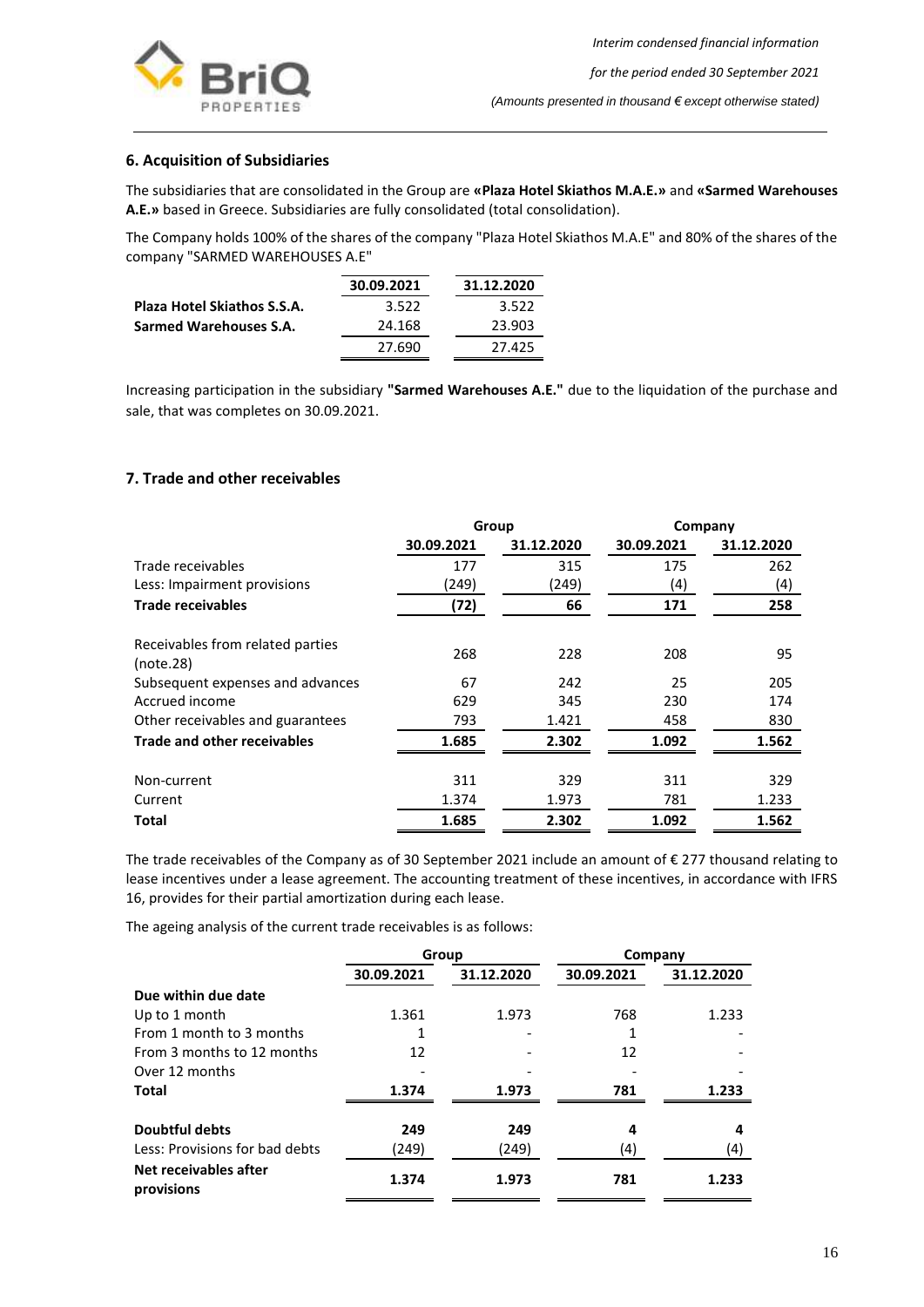

## <span id="page-17-0"></span>**8. Cash and cash equivalents**

The analysis of cash and cash equivalents is as follows:

|                          | Group      |            | Company    |            |
|--------------------------|------------|------------|------------|------------|
|                          | 30.09.2021 | 31.12.2020 | 30.09.2021 | 31.12.2020 |
| Cash in hand             |            |            |            |            |
| Short term bank deposits | 4.267      | 2.066      | 1.467      | 898        |
| Total                    | 4.269      | 2.067      | 1.468      | 899        |

Short-term bank deposits consist of deposits on demand in Greece. All cash and cash equivalents relate to Euro deposits.

## <span id="page-17-1"></span>**9. Share Capital and purchase of treasury shares**

The Share Capital is analyzed as follows:

|                                   | <b>Shares</b> | Share   |  |
|-----------------------------------|---------------|---------|--|
|                                   | <b>Number</b> | Capital |  |
| <b>Balance December 31, 2020</b>  | 35.764.593    | 75.106  |  |
| <b>Balance September 30, 2021</b> | 35.764.593    | 75.106  |  |

The Company on 30.09.2021 owned a total of 358,618 treasury shares with a total nominal value of € 767 thousand and an acquisition value of € 624 thousand ie average building price € 1.74 per share. The treasury shares held on 30.09.2021 corresponded to 1,0% of the Company's share capital.

#### <span id="page-17-2"></span>**10. Borrowings**

The analysis of trade and other payables is as follows:

| Group      |            | Company    |            |
|------------|------------|------------|------------|
| 30.09.2021 | 31.12.2020 | 30.09.2021 | 31.12.2020 |
| 6.449      | 10.137     | 6.178      | 10.017     |
| 67         | 55         |            |            |
| 22.626     | 8.121      | 22.626     | 8.121      |
| 29.142     | 18.313     | 28.804     | 18.138     |
|            |            |            |            |
| 30.09.2021 | 31.12.2020 | 30.09.2021 | 31.12.2020 |
|            |            |            |            |
| 67         | 55         |            |            |
| 21.756     | 7.924      | 21.756     | 7.924      |
| 21.823     | 7.979      | 21.756     | 7.924      |
|            |            |            |            |
| 6.449      | 10.137     | 6.178      | 10.017     |
| 870        | 197        | 870        | 197        |
| 7.319      | 10.334     | 7.048      | 10.214     |
| 29.142     | 18.313     | 28.804     | 18.138     |
|            |            |            |            |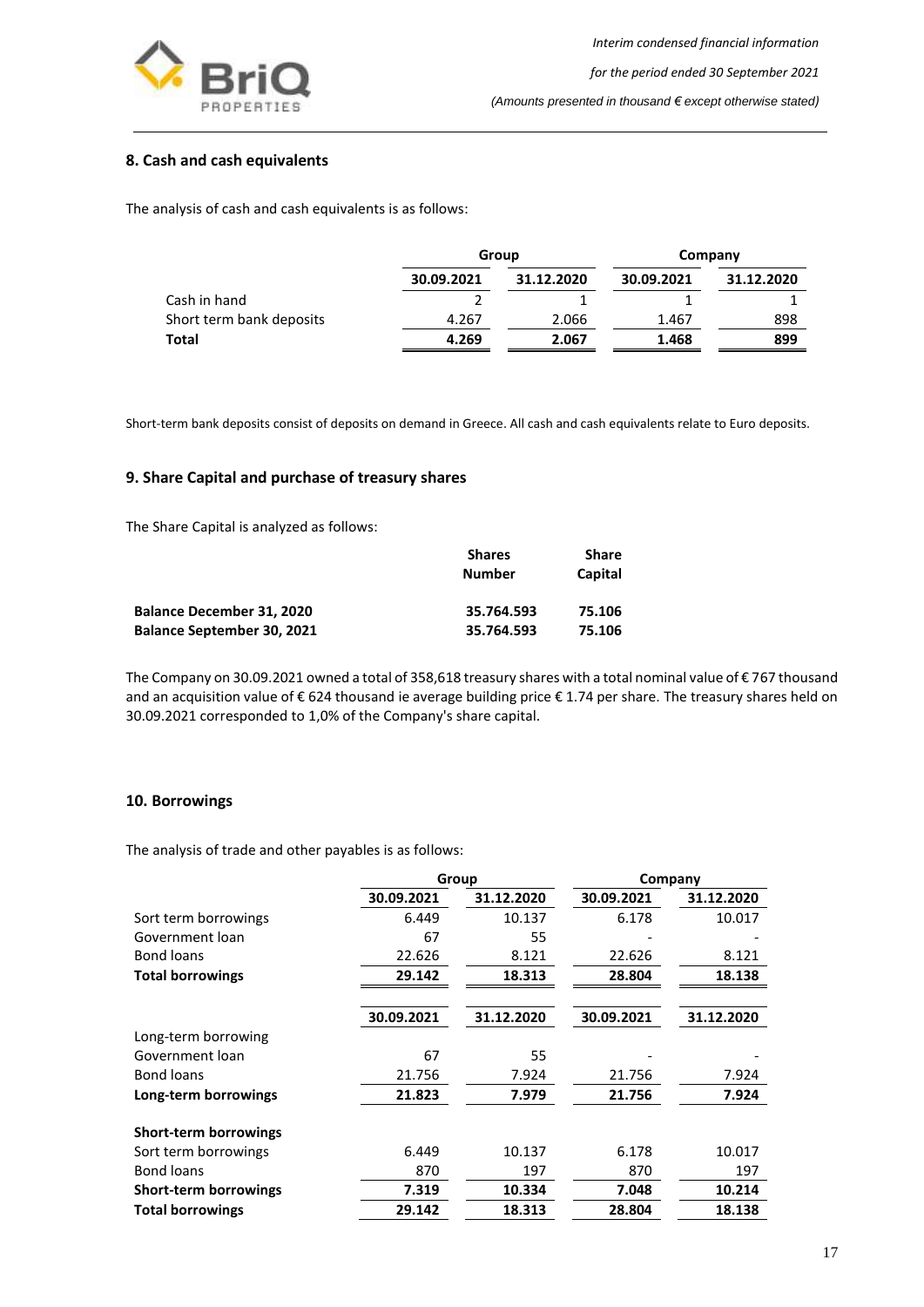

The maturity of loans is as follows:

|                   |            | Group      |            | Company    |
|-------------------|------------|------------|------------|------------|
|                   | 30.09.2021 | 31.12.2020 | 30.09.2021 | 31.12.2020 |
| Up to 1 year      | 7.319      | 10.334     | 7.048      | 10.214     |
| From 1 to 5 years | 14.573     | 1.688      | 14.506     | 1.633      |
| Over 5 years      | 7.250      | 6.291      | 7.250      | 6.291      |
|                   | 29.142     | 18.313     | 28.804     | 18.138     |

Liabilities from the above bonds are secured by collateral on investment properties (see Note 19). Also, according to the terms of most loan agreements, the Company is required to comply with specific financial ratios. Throughout the existing borrowing, the Company covered the obligations to comply with these indicators.

## <span id="page-18-0"></span>**11. Trade and other payables**

The analysis of trade and other payables is as follows:

|                                             | Group      |            |            | Company    |
|---------------------------------------------|------------|------------|------------|------------|
|                                             | 30.09.2021 | 31.12.2020 | 30.09.2021 | 31.12.2020 |
| <b>Suppliers</b>                            | 528        | 868        | 419        | 847        |
| Amounts due to related parties<br>(Note 23) | 6          | 10         | 6          |            |
| Accrued expenses                            | 75         | 140        | 54         | 102        |
| Social security funds                       | (74)       | 6          | (123)      | (27)       |
| Customer advances                           |            | 25         |            | 25         |
| Property Tax (ENFIA)                        | 643        | 131        | 372        | 123        |
| Deferred income                             | 10         | 9          | 10         | 9          |
| <b>Other liabilities</b>                    | 935        | 400        | 902        | 400        |
| Rental guarantees received                  | 447        | 424        | 447        | 424        |
| Total                                       | 2.570      | 2.014      | 2.087      | 1.910      |

| Liabilities classification: | Group      |            |            | Company    |
|-----------------------------|------------|------------|------------|------------|
|                             | 30.09.2021 | 31.12.2020 | 30.09.2021 | 31.12.2020 |
| Non-current                 | 1.287      | 771        | 1.254      | 771        |
| Current                     | 1.283      | 1.243      | 833        | 1.139      |
| Total                       | 2.570      | 2.014      | 2.087      | 1.910      |

Other liabilities include an amount of € 806 thousand which relates to a guarantee of good execution of the Company's property under construction in Aspropyrgos.

## <span id="page-18-1"></span>**12. Direct property related expenses**

The direct expenses related to investment properties are analyzed as follows:

|                                | Group                     |             | Company     |                    |  |
|--------------------------------|---------------------------|-------------|-------------|--------------------|--|
|                                | 01.01.2021-<br>30.09.2021 | 01.01.2020- | 01.01.2021- | 01.01.2020<br>$\,$ |  |
|                                |                           | 30.09.2020  | 30.09.2021  | 30.09.2020         |  |
| Valuation fees                 | (20)                      | (20)        | (18)        | (18)               |  |
| Expenses for lawyers, notaries | (1)                       | (4)         | (1)         | (2)                |  |
| Insurance expenses             | (78)                      | (50)        | (48)        | (47)               |  |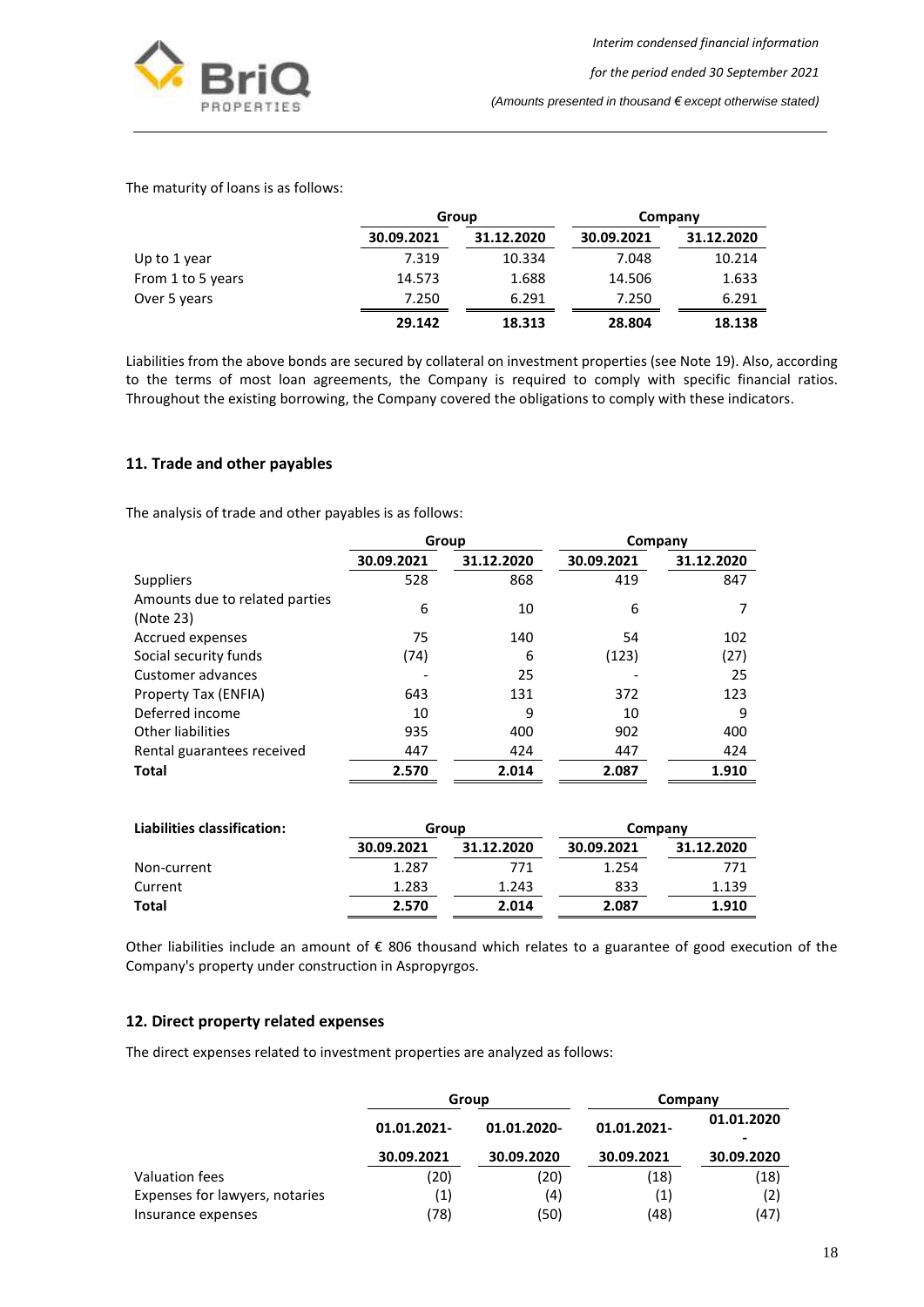

*for the period ended 30 September 2021*

*(Amounts presented in thousand € except otherwise stated)*

| Office utilities and other service<br>charges | (23)  | (14)  | (23)  | (12)  |
|-----------------------------------------------|-------|-------|-------|-------|
| Repair and maintenance expenses               | (2)   | (31)  | (2)   | (27)  |
| <b>Other Expenses</b>                         | (72)  | 2)    | (70)  | (2)   |
| Total                                         | (196) | (121) | (162) | (108) |

The direct operating expenses incurred on leased and non-leased real estate were as follows:

|                   | Group                     |                           |                           | Company                   |
|-------------------|---------------------------|---------------------------|---------------------------|---------------------------|
|                   | 01.01.2021-<br>30.09.2021 | 01.01.2020-<br>30.09.2020 | 01.01.2021-<br>30.09.2021 | 01.01.2020-<br>30.09.2020 |
|                   |                           |                           |                           |                           |
| Leased properties | (196)                     | (97)                      | (162)                     | (84)                      |
| Vacant properties |                           | (24)                      | ٠                         | (24)                      |
| Total             | (196)                     | (121)                     | (162)                     | (108)                     |

## <span id="page-19-0"></span>**13. Single Property Tax (ENFIA)**

|                             | Group      |            | Company                  |            |
|-----------------------------|------------|------------|--------------------------|------------|
|                             | 01.01.2021 | 01.01.2020 | 01.01.2021               | 01.01.2020 |
|                             |            |            | $\overline{\phantom{0}}$ |            |
|                             | 30.09.2021 | 30.09.2020 | 30.09.2021               | 30.09.2020 |
| Single Property Tax (ENFIA) | (643)      | (393)      | (372)                    | (369)      |
| Total                       | (643)      | (393)      | (372)                    | (369)      |

The provision of the Single Property Tax concerns 100% of the total annual payment obligation, calculated based on the fair value of the properties owned by the Group and the Company on January 1, 2021 and 2020 respectively. The increase by 73% is due to the increase in the number of properties on 01.01.2021 (28 properties) compared to 01.01.2020 (22 properties).

#### <span id="page-19-1"></span>**14. Other operating expenses**

|                                                      | Group      |            | Company    |            |
|------------------------------------------------------|------------|------------|------------|------------|
|                                                      | 01.01.2021 | 01.01.2020 | 01.01.2021 | 01.01.2020 |
|                                                      | 30.09.2021 | 30.09.2020 | 30.09.2021 | 30.09.2020 |
| Remuneration of Board members                        | (67)       | (64)       | (67)       | (64)       |
| Third party expenses                                 | (15)       | (19)       | (15)       | (19)       |
| Administrative expenses                              | (142)      | (111)      | (111)      | (107)      |
| Communal expenses and utilities (owner-<br>occupied) | (9)        | (3)        | (9)        | (3)        |
| Insurance expenses (D&O)                             | (6)        | (4)        | (6)        | (3)        |
| Right-of-use assets                                  |            | (1)        | (2)        | (1)        |
| Other expenses                                       | (52)       | (68)       | (45)       | (66)       |
| Total                                                | (291)      | (270)      | (255)      | (263)      |

The costs of administrative support of the Group amounting to € 142 thousand include € 52 thousand relating to costs of operational / administrative support services from affiliated companies (see Note 20).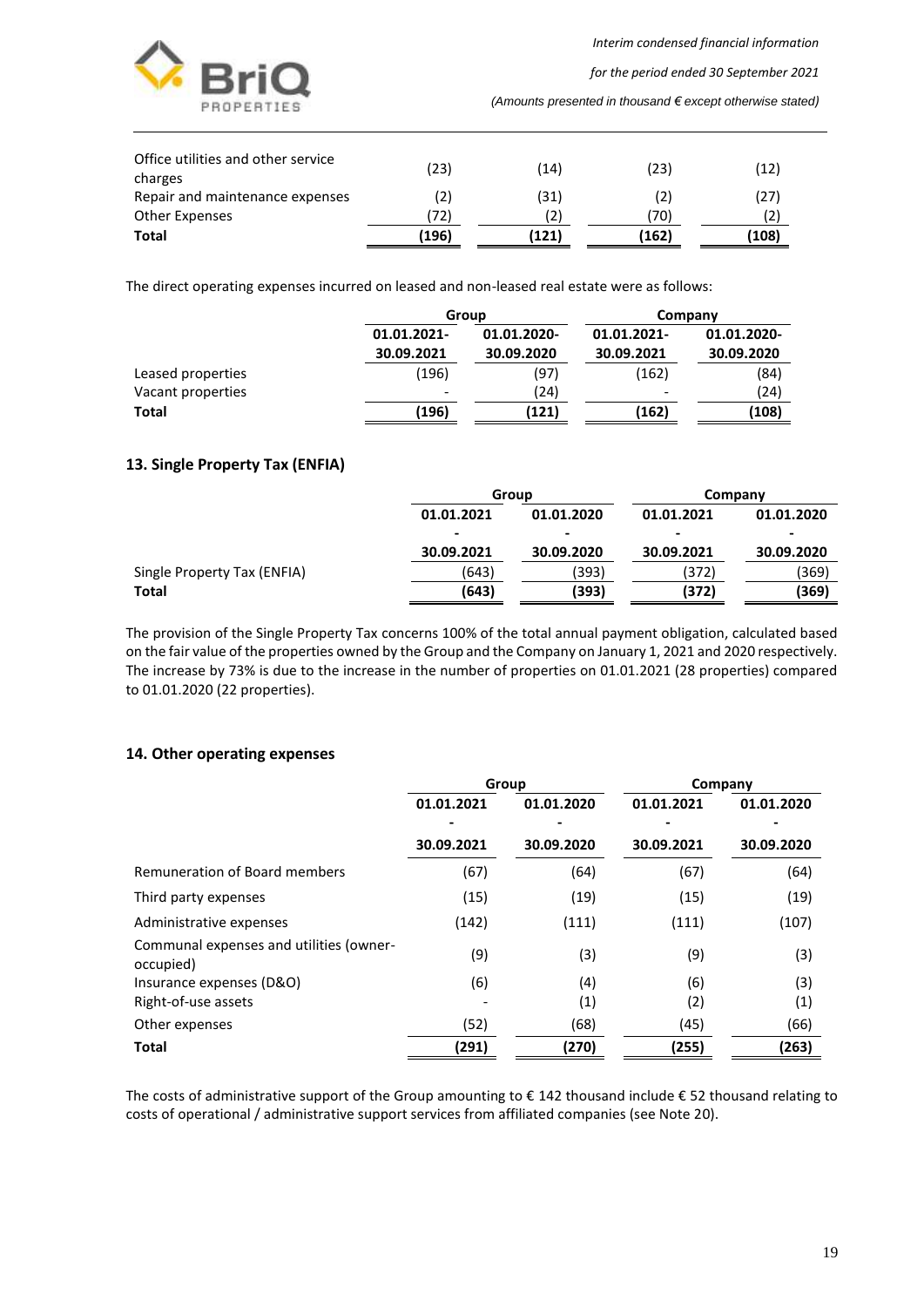

## <span id="page-20-0"></span>**15. Financial income and costs**

The net financial income and expenses are analyzed as follows:

|                                       | Group                        |                              | Company                      |                              |
|---------------------------------------|------------------------------|------------------------------|------------------------------|------------------------------|
|                                       | $01.01.2021 -$<br>30.09.2021 | $01.01.2020 -$<br>30.09.2020 | $01.01.2021 -$<br>30.09.2021 | $01.01.2020 -$<br>30.09.2020 |
| Bond Loans interest expenses          | (349)                        | (390)                        | (349)                        | (390)                        |
| Open-end account interest<br>expenses | (173)                        |                              | (170)                        |                              |
| Financial expenses                    | (5)                          | (12)                         | (4)                          | (12)                         |
| Other interest income                 |                              | 48                           |                              | 48                           |
| <b>Total</b>                          | (527)                        | (356)                        | (523)                        | (356)                        |

#### <span id="page-20-1"></span>**16. Taxes**

|                      |            | Group      |            | Company    |  |
|----------------------|------------|------------|------------|------------|--|
|                      | 01.01.2021 | 01.01.2020 | 01.01.2021 | 01.01.2020 |  |
|                      | -          | -          |            | -          |  |
|                      | 30.09.2021 | 30.09.2020 | 30.09.2021 | 30.09.2020 |  |
| Corporate tax (REIC) | (95)       | (67)       | (61)       | (64)       |  |
| <b>Total</b>         | (95)       | (67)       | (61)       | (64)       |  |

#### <span id="page-20-2"></span>**17. Dividends per share**

On April 21, 2021, the Ordinary General Meeting of the Company's shareholders decided to distribute a dividend totaling € 2.124 thousand, ie € 0.06 per share (net), from the profits of the year 2020 and previous years, which was paid to the beneficiaries on the 28th. April 2021. On 30.03.2020 the Company had distributed a dividend of € 1.395 thousand, ie € 0.039 per share (net) from the profits for the year 2019.

#### <span id="page-20-3"></span>**18. Earnings per share**

#### **Basic and diluted**

The basic and diluted earnings per share are calculated by dividing the profit / (loss) attributed to the shareholders of the Company, by the weighted average number of common shares outstanding during the period.

|                                                                 | Group                        |                              | Company                      |                              |
|-----------------------------------------------------------------|------------------------------|------------------------------|------------------------------|------------------------------|
|                                                                 | $01.01.2021 -$<br>30.09.2021 | $01.01.2020 -$<br>30.09.2020 | $01.01.2021 -$<br>30.09.2021 | $01.01.2020 -$<br>30.09.2020 |
| Profits after taxes                                             | 4.438                        | 1.805                        | 2.769                        | 1.224                        |
| Profits attributable to the<br>shareholders                     | 4.125                        | 1.805                        | 2.769                        | 1.224                        |
| Profits attributable to minority<br>shareholders                | 313                          |                              |                              |                              |
| Weighted average number of                                      |                              |                              |                              |                              |
| shares                                                          | 35.764.593                   | 35.764.593                   | 35.764.593                   | 35.764.593                   |
| Treasury shares                                                 | 358.618                      | 193.079                      | 358.618                      | 193.079                      |
| Weighted average number of                                      |                              |                              |                              |                              |
| ordinary shares in issue                                        | 35.405.975                   | 35.571.514                   | 35.405.975                   | 35.571.514                   |
| Basic and diluted earnings per<br>share ( $\epsilon$ per share) | 0,1165                       | 0,0507                       | 0,0782                       | 0,0344                       |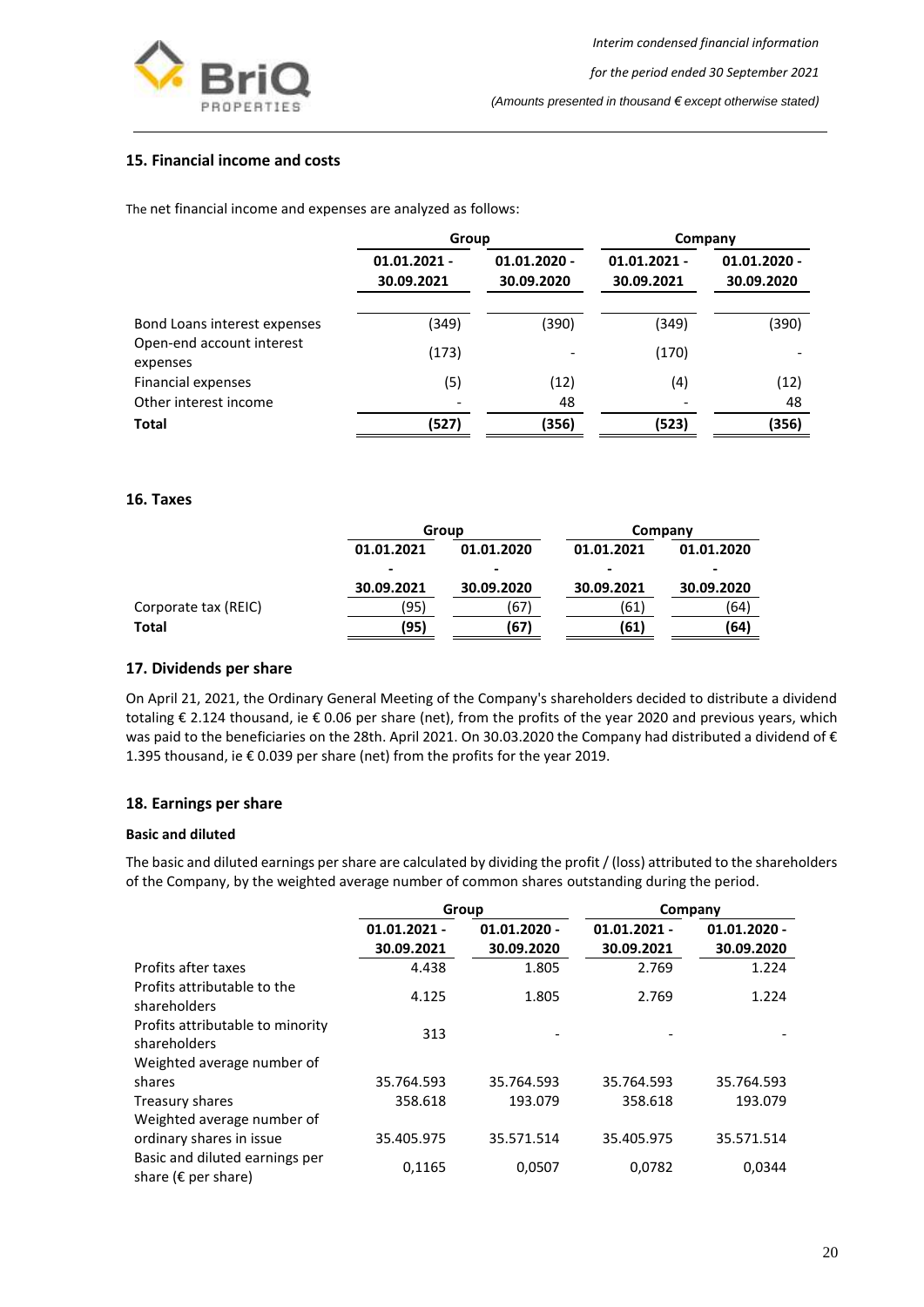

## <span id="page-21-0"></span>**19. Contingent Liabilities**

#### **Capital commitments**

On July 30, 2020, the Company entered into a contract for the construction of a modern warehouse and distribution building, fire protection specifications of category Z3 and a total area of 20.764 sq.m. in Aspropyrgos, Attica. The contractor's consideration was agreed at € 9.626 thousand plus VAT which will be paid gradually until the completion of the project which is expected to be completed at the end of 2021. This construction is financed through a loan. By 30.09.2021, the Company had repaid an amount of € 8,943 thousand plus VAT from the total contract price.

On October 8, 2021, the subsidiary Plaza Hotel Skiathos M.A.E. proceeded to the conclusion of a contract for the renovation of the hotel unit. The contractor's consideration was agreed at € 2,841 thousand and will be paid gradually until the completion of the project, which is expected to be completed in the second quarter of 2022.

#### **Financial leases commitments**

The Company has not entered into any leasing agreements.

#### **Legal cases**

There are no legal cases against the Group.

#### <span id="page-21-1"></span>**20. Contingent Liabilities**

In the context of the issuance of the joint bond loan with Eurobank Ergasias S.A. up to € 20.000 thousand, a premortgage note has been registered in favor of the lender "Eurobank Ergasias SA", amounting to € 26.000 thousand each for the properties 27 Al. Pantou, 119 Kifissou Avenue, 125-127 Kifissou Avenue, 65 Loutrou, 283 Kifissias Avenue, Alamanas 1 and the hotel "Mr & Mrs White Paros". In addition, all the rights of the Company have been assigned as a result of the leases and insurance contracts of the aforementioned properties.

For the store located on 25th of March 1 and Volunteer Dodecanese streets in the city of Rhodes, acquired on 29/10/2019, the completion of the elimination of a mortgage note of € 2.600 thousand in favor of "PROBANK Bank S.A." is pending. to the cadastral office which was borne by the previous owners and is expected to be completed soon.

In the context of the issuance of the joint bond loan with Alpha Bank A.E. up to € 10,000 thousand, a mortgage note has been registered in favor of the lender "Alpha Bank A.E.", amounting to € 12,000 thousand each for the properties of Al. Everywhere 19-23, Al. Everywhere 25 and Argyroupoleos 2A. In addition, all the rights of the Company have been assigned as they derive from the leases and insurance contracts of the aforementioned real estate.

## <span id="page-21-2"></span>**21. Related party transactions**

At the end of the current period the main shareholders of the Company, which hold significant direct or indirect within the meaning of articles 9 to 11 of Law 3556/2007, are also the main shareholders of the Quest Holdings Group SA. and participate directly in the management, in the control of the Company and the Group and there is administrative dependence, as well as exercise of controlling influence in the Company. Based on these, there is a related party relationship between the Company and the above Group.

At the end of the current period, Quest Holdings SA has investments in subsidiaries that are also related parties to the Company.

All transactions with related parties are objective and are carried out on an arm's length basis with the usual commercial terms for similar transactions with third parties.

Related parties' transactions are as follows: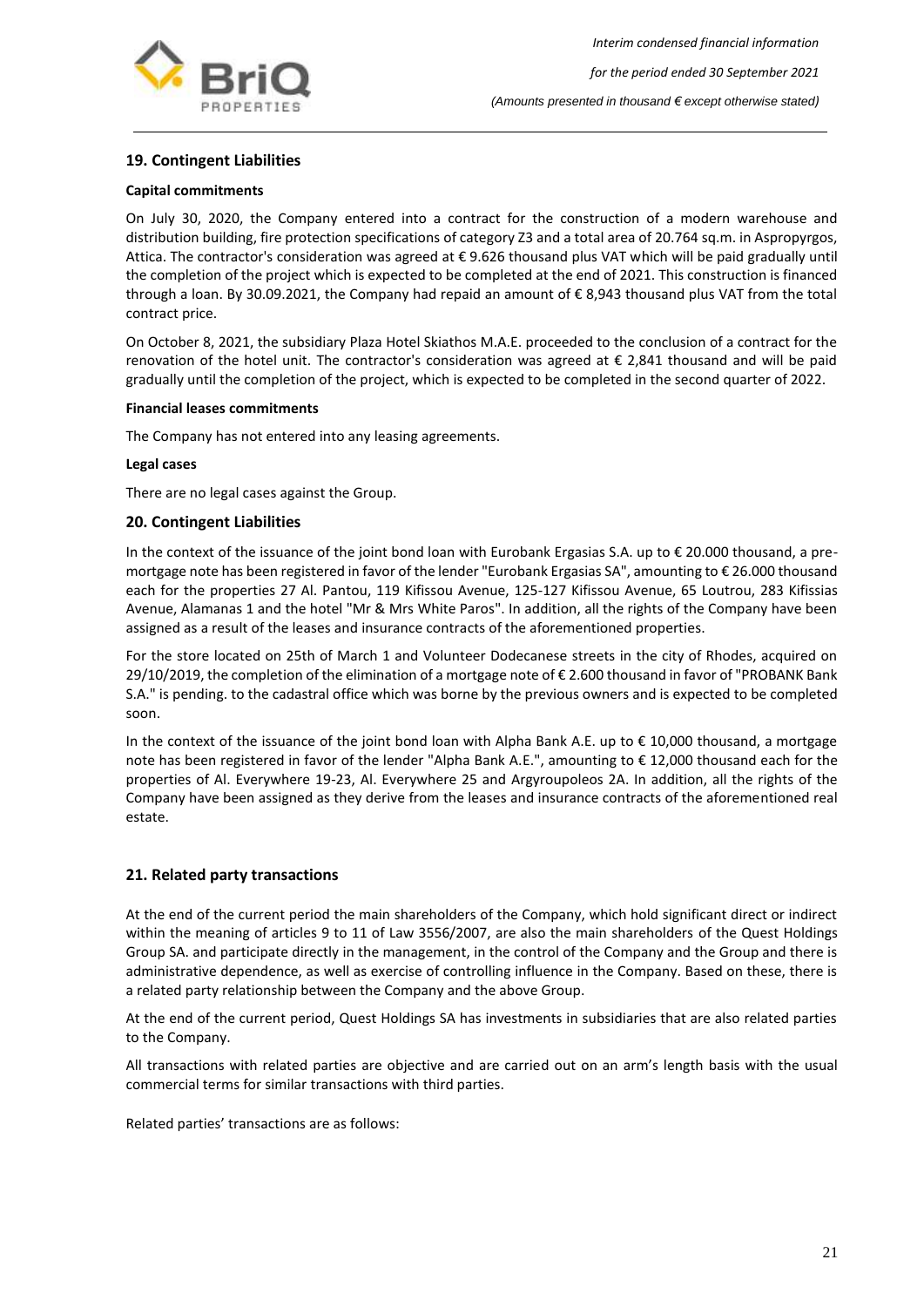

*for the period ended 30 September 2021*

*(Amounts presented in thousand € except otherwise stated)*

|                                          | Group          |                | Company        |                |
|------------------------------------------|----------------|----------------|----------------|----------------|
|                                          | 01.01.2021-    | 01.01.2020     | 01.01.2021     | 01.01.2020     |
|                                          | 30.09.2021     | 30.09.2020     | 30.09.2021     | 30.09.2020     |
| i) Rental income investment              |                |                |                |                |
| properties                               |                |                |                |                |
| <b>Subsidiaries</b>                      | 57             | 63             | 57             | 63             |
| Quest Holdings SA                        |                |                | 6              | 1              |
| Other related parties                    | 2.355          | 1.196          | 1.095          | 1.196          |
|                                          | 2.412          | 1.259          | 1.158          | 1.260          |
| i) Purchases of fixed assets             |                |                |                |                |
| Quest Holdings SA                        |                |                |                |                |
| Other related parties                    | 2              | 2              | 2              | $\overline{2}$ |
|                                          | $\overline{2}$ | 2              | $\overline{2}$ | $\overline{2}$ |
| iii) Expenses related to services        |                |                |                |                |
| Obtaining operational /                  |                |                |                |                |
| administrative support services          |                |                |                |                |
| Quest Holdings SA                        | 6              | 6              | 6              | 6              |
| Other related parties                    | 52             | 46             | 39             | 42             |
|                                          | 58             | 52             | 45             | 48             |
| iv) Management Benefits                  |                |                |                |                |
| Salaries and other short-term            |                |                |                |                |
| employee benefits                        | 247            | 290            | 247            | 290            |
|                                          | 247            | 290            | 247            | 290            |
| v) End-of-year balances from             |                |                |                |                |
| rentals, -purchases of goods /           |                |                |                |                |
| receipt of services                      |                |                |                |                |
| <b>Receivables from related parties:</b> |                |                |                |                |
| <b>Quest Holdings SA</b>                 | 3              | $\overline{2}$ | 5              | $\overline{2}$ |
| Other related parties                    |                |                | 1              |                |
|                                          | 113            | 226            | 201            | 93             |
| Liabilities due to related parties:      |                |                |                |                |
| Quest Holdings SA                        | $\mathbf{1}$   | $\mathbf{1}$   | 1              | $\mathbf 1$    |
| Other related parties                    | 5              | 8              | 5              | 6              |
|                                          | 6              | 9              | 6              | $\overline{7}$ |
| Long-term guarantees:                    |                |                |                |                |
| <b>Quest Holdings SA</b>                 | 15             | 15             | 15             | 15             |
| Other related parties                    | 296            | 293            | 296            | 293            |
|                                          | 311            | 308            | 311            | 308            |

The service costs of a total amount of € 52 thousand relate to services offered by the related party Quest Holdings A.E. for shareholder services and corporate announcements, by Unisystems A.E. for accounting support and payroll management, as well as IT and computer services from the affiliated party Info Quest Technologies SA.